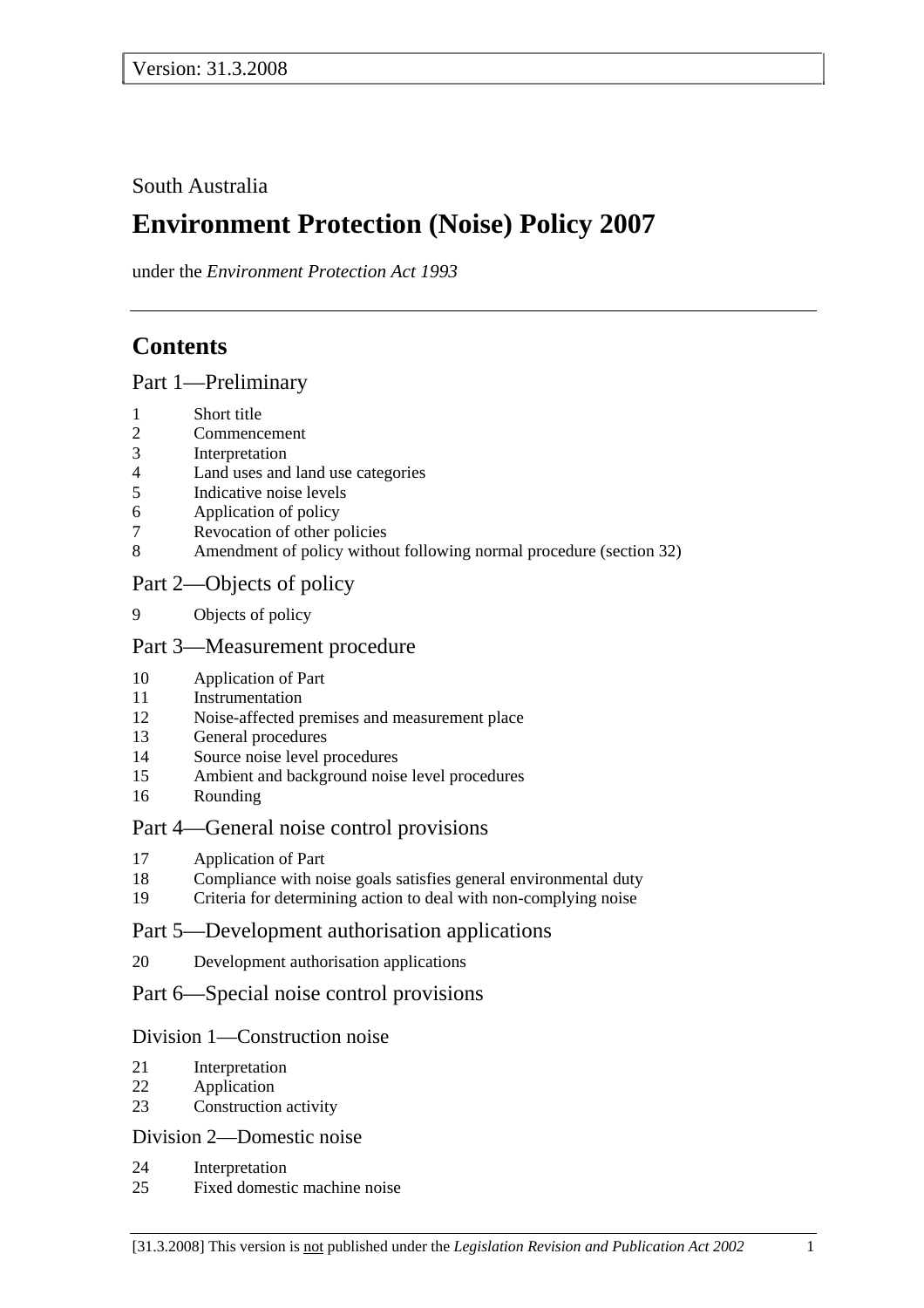| 26                                                          | Noise from domestic activity                                                                                      |  |  |  |
|-------------------------------------------------------------|-------------------------------------------------------------------------------------------------------------------|--|--|--|
| Division 3—Rubbish collection, street sweeping machines etc |                                                                                                                   |  |  |  |
| 27<br>28                                                    | Application<br>Rubbish collection, street sweeping machines etc.                                                  |  |  |  |
| Division 4—Building intruder alarm systems                  |                                                                                                                   |  |  |  |
| 29<br>30                                                    | Interpretation<br>Operation of building intruder alarm systems                                                    |  |  |  |
| Division 5-Frost fans                                       |                                                                                                                   |  |  |  |
| 31<br>32                                                    | Interpretation<br>Operation of frost fans                                                                         |  |  |  |
| Part 7—Guidance documents                                   |                                                                                                                   |  |  |  |
| 33<br>34<br>35                                              | Audible bird scaring devices<br>Wind farms<br>Issue of environment protection orders to give effect to guidelines |  |  |  |
| Schedule 1—Noise excluded from policy (clause 6)            |                                                                                                                   |  |  |  |
|                                                             |                                                                                                                   |  |  |  |

Legislative history

# **Part 1—Preliminary**

### **1—Short title**

This policy may be cited as the *Environment Protection (Noise) Policy 2007*.

### **2—Commencement**

This policy will come into operation on a day to be fixed by the Governor by notice in the Gazette.

### **3—Interpretation**

(1) In this policy—

*Act* means the *Environment Protection Act 1993*;

*ambient noise* at a place affected by noise from a noise source means the noise at the place other than the noise from the noise source;

*ambient noise level (continuous)* means the value, expressed in dB(A), of a continuous steady sound that, for the period over which the measurement is taken using fast time weighting, has the same mean square sound pressure as the ambient noise level which varies with time when measured in accordance with Part 3;

*ambient noise level (maximum)* means the value, expressed in dB(A), of the highest instantaneous noise level measured using fast time weighting during measurement of the ambient noise level (continuous);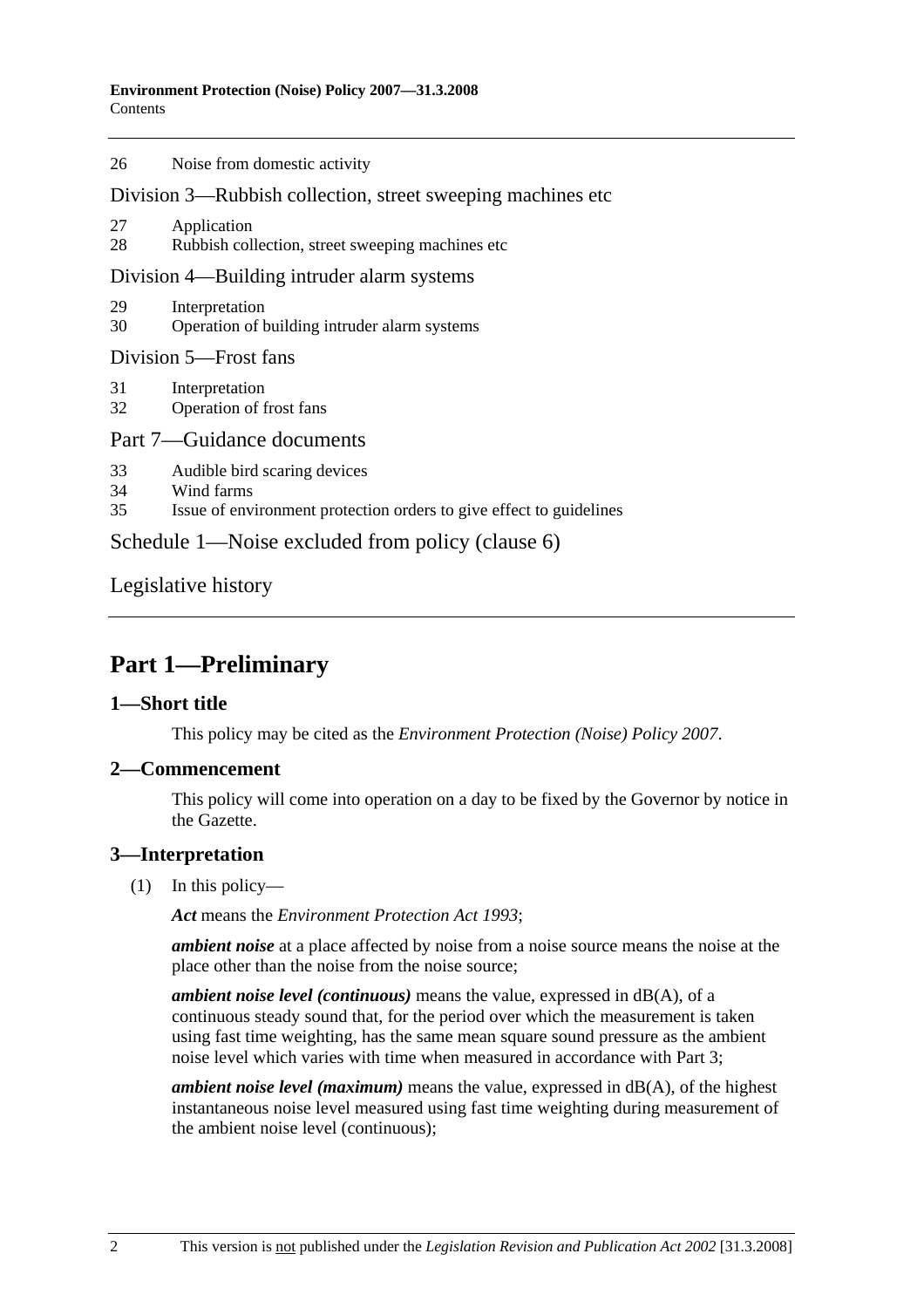*background noise level* means the noise level that, according to a measurement taken using fast time weighting in accordance with Part 3, is equalled or exceeded for 90 per cent of the period over which the measurement is taken;

*building* includes a structure and part of a building or structure:

*characteristic*, in relation to noise from a noise source, means a tonal, impulsive, low frequency or modulating characteristic of the noise that is determined by the Authority or another administering agency, in accordance with the *Guidelines for the use of the Environment Protection (Noise) Policy 2007* published by the Authority as in force from time to time, to be fundamental to the nature and impact of the noise;

*dB(A)* means decibels measured using the "A" weighting network of a sound level meter;

*Development Plan* means a Development Plan under the *Development Act 1993*;

*domestic premises* means premises principally used for a purpose other than a business purpose;

*extraneous noise* means—

- (a) noise caused by wind (such as wind on vegetation or the microphone diaphragm), insects, animals, birds, aircraft or unusual traffic conditions or any other infrequently occurring event; or
- (b) noise that the Authority or another administering agency determines to be of a significant level and the result of an organised activity that might be discontinued, reduced or relocated;

*fast time weighting* means a setting of a sound level meter to a "fast" or "F" response;

*habitable room* means any room that is not a storage area, bathroom, laundry or toilet;

*impulsive characteristic*—a noise has an impulsive characteristic if it has a dominant characteristic consisting of a single pressure peak, or a sequence of such peaks, or a single burst with multiple pressure peaks whose amplitude decays with time, or a sequence of such bursts;

*indicative noise level* for a noise source means the indicative noise level determined for the noise source under clause 5;

*land use category* means a category of land use determined under clause 4 for the purpose of determining the indicative noise level for a noise source or the relevant allowable noise level for noise-affected premises;

*locality* means an area to which a Development Plan applies (whether described in the Plan as a locality, or as a zone or a precinct or otherwise) that is—

- (a) made subject to a set of land use rules by provisions of the Plan; and
- (b) not itself further divided by the Plan into areas that are made subject to separate sets of land use rules;

*low frequency characteristic*—a noise has a low frequency characteristic if it has a characteristic that dominates the overall noise with content between 20 hertz and 250 hertz;

*modulating characteristic*—a noise has a modulating characteristic if it varies significantly in frequency character or amplitude;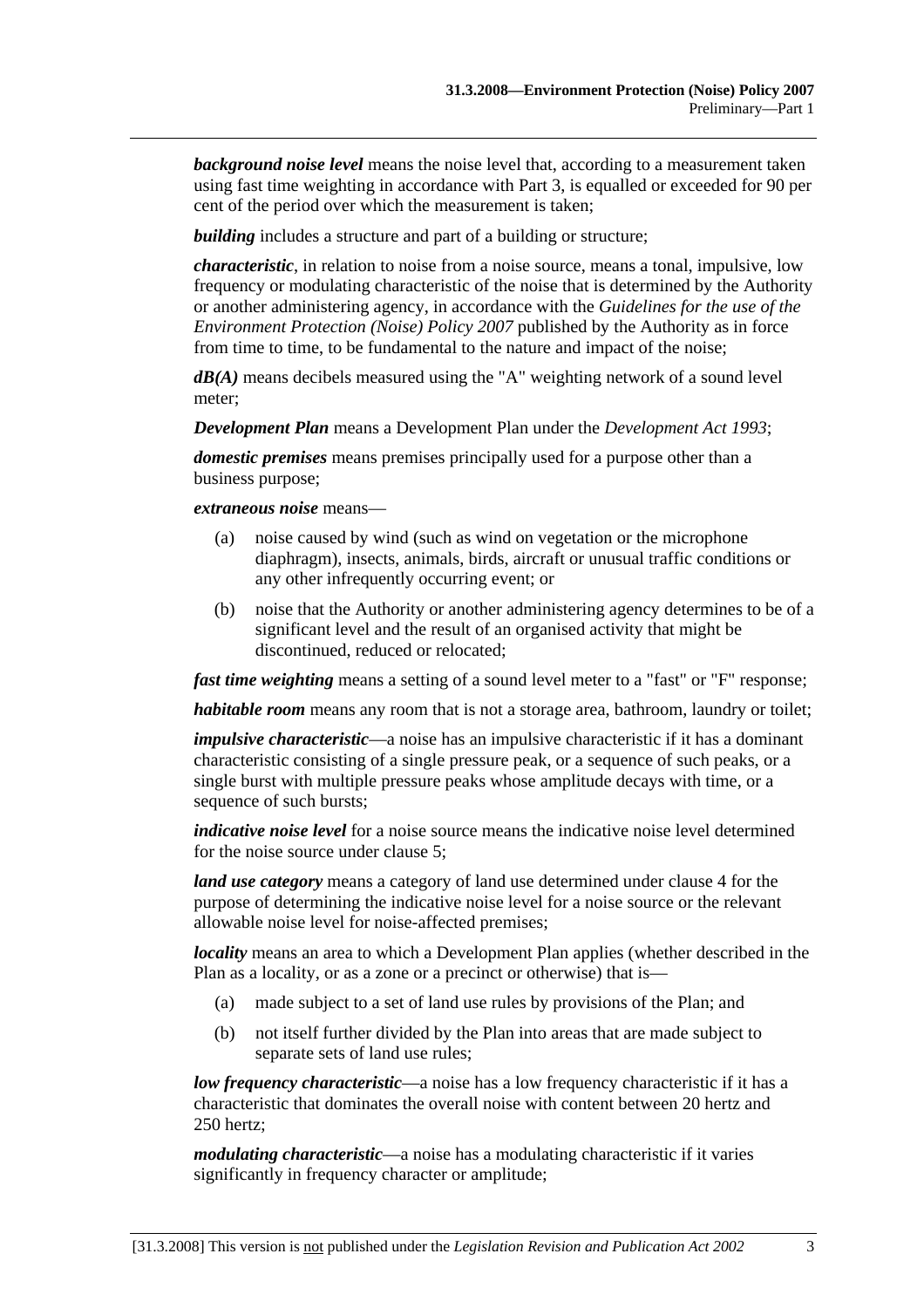*noise-affected premises*—see clause 12;

*noise level* means sound pressure level in dB(A);

*noise source* means premises or a place at which an activity is undertaken, or a machine or device is operated, resulting in the emission of noise;

*premises* means land, or the whole or part of a building or vessel;

*quiet locality*—a locality is a quiet locality if the Development Plan provisions that make land use rules for the locality principally promote land uses that all fall within either or both of the following land use categories:

- (a) Residential;
- (b) Rural Living;

*relevant Development Plan provisions* for premises means the Development Plan provisions that make land use rules for the locality in which the premises are situated;

*source noise level (continuous)* means the value, expressed in dB(A), of a continuous steady sound that, for the period over which the measurement is taken using fast time weighting, has the same mean square sound pressure as the noise level which varies over time when measured in relation to a noise source and noise-affected premises in accordance with Part 3;

*source noise level (maximum)*, in relation to a noise source, means the value, expressed in  $dB(A)$ , of the highest instantaneous noise level using fast time weighting during the measurement of the source noise level (continuous) in relation to the noise source and noise-affected premises;

*tonal characteristic*—a noise has a tonal characteristic if it has a perceptible and definite pitch or tone.

- (2) In this policy, the expression *mandatory provision* followed by a statement as to the category of offence is to be taken to signify that contravention of the provision at the foot of which the expression appears is, for the purposes of Part 5 of the Act, an offence of the category so stated.
- (3) In this policy, a reference to an Australian Standard, an Australian/New Zealand Standard or an International Electro-technical Commission Standard is a reference to the Standard as varied from time to time.

**Note—** 

Unless the contrary intention appears, terms used in this policy that are defined in the Act have the respective meanings assigned to those terms by the Act.

#### **4—Land uses and land use categories**

- (1) For the purposes of this policy, relevant Development Plan provisions for a locality *principally promote* a particular land use in the locality if—
	- (a) that land use alone is promoted by the provisions; or
	- (b) that land use is clearly given precedence by the provisions over other land uses also promoted by the provisions; or
	- (c) that land use is one of a number of land uses promoted by the provisions, none of which is given precedence as referred to in paragraph (b).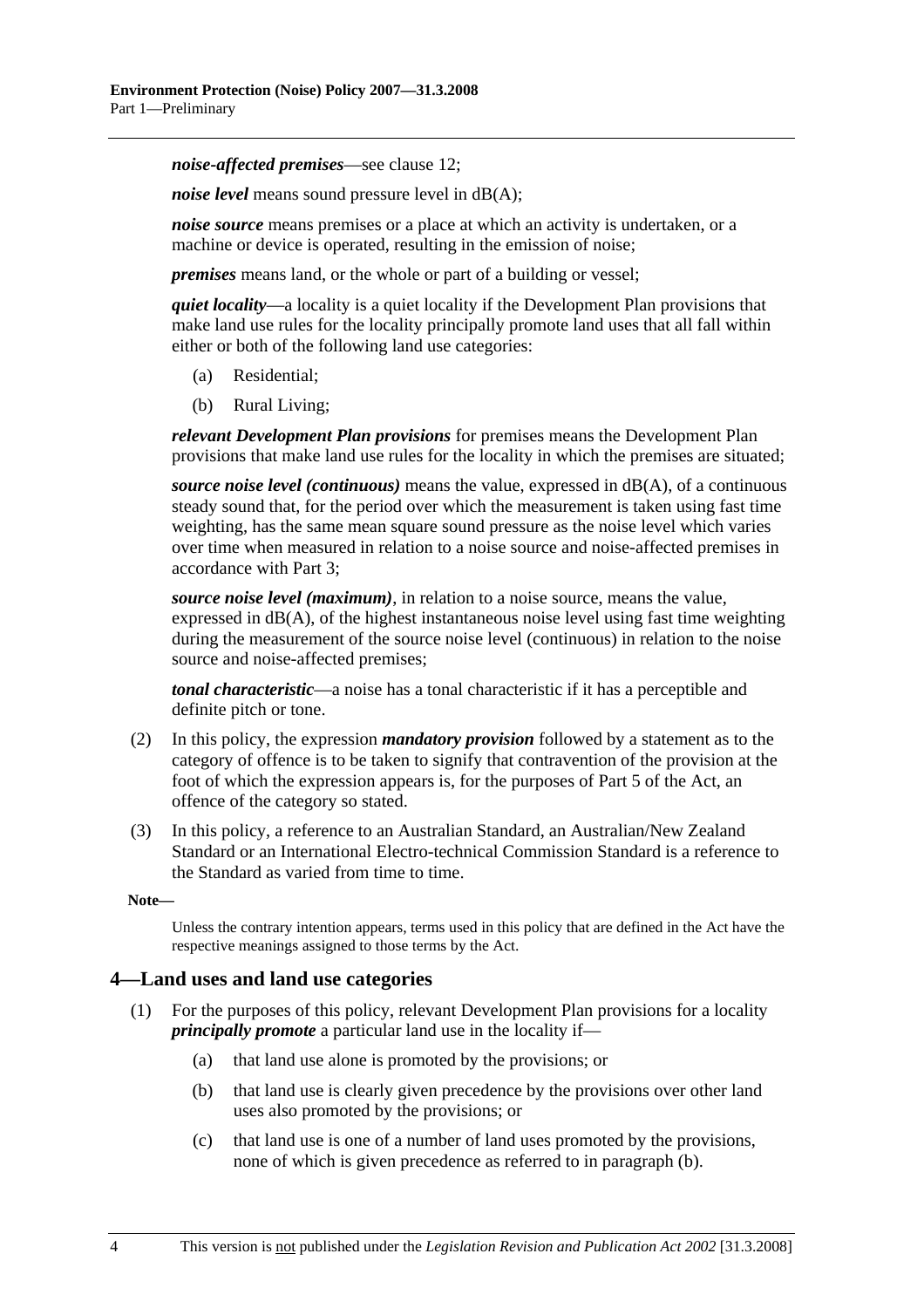- (2) If there is uncertainty as to what land uses are principally promoted by relevant Development Plan provisions, the question is to be determined, for the purposes of this policy, by the Authority in consultation with the council for the area concerned.
- (3) The land use category within which a land use principally promoted by relevant Development Plan provisions falls is to be determined by the Authority in accordance with the *Guidelines for the use of the Environment Protection (Noise) Policy 2007* published by the Authority as in force from time to time.
- (4) If there is uncertainty as to what land use category a land use principally promoted by the relevant Development Plan provisions falls within, the question is to be determined, for the purposes of this policy, by the Authority in consultation with the council for the area concerned.

### **5—Indicative noise levels**

- (1) Subject to this clause, the indicative noise level for a noise source is to be determined as follows:
	- (a) where—
		- (i) the land uses principally promoted by the relevant Development Plan provisions for the noise source fall within a land use category specified in Table 1 in subclause (9); and
		- (ii) the land uses principally promoted by the relevant Development Plan provisions for the noise-affected premises fall within the same category as those principally promoted by the relevant Development Plan provisions for the noise source,

by reference to indicative noise factors set out in Table 1;

- (b) in any other case—by reference to indicative noise factors set out in Table 2 in subclause (9).
- (2) When measurements to determine the source noise level (continuous) are taken—
	- (a) between 7.00 a.m. and 10.00 p.m. on the same day—an indicative noise factor used to determine the indicative noise level for the noise source is found in Table 1 or 2 in the column under the heading "**Day**"; or
	- (b) between 10.00 p.m. on one day and 7.00 a.m. on the following day—an indicative noise factor used to determine the indicative noise level for the noise source is found in Table 1 or 2 in the column under the heading "**Night**".
- (3) An indicative noise factor is also selected from Table 1 or 2 by reference to a land use category—an indicative noise factor for a land use category is found in the table in the column alongside the land use category.
- (4) If the land uses principally promoted by the relevant Development Plan provisions for the noise source and those principally promoted by the relevant Development Plan provisions for the noise-affected premises all fall within a single land use category, the indicative noise level for the noise source is the indicative noise factor for that land use category.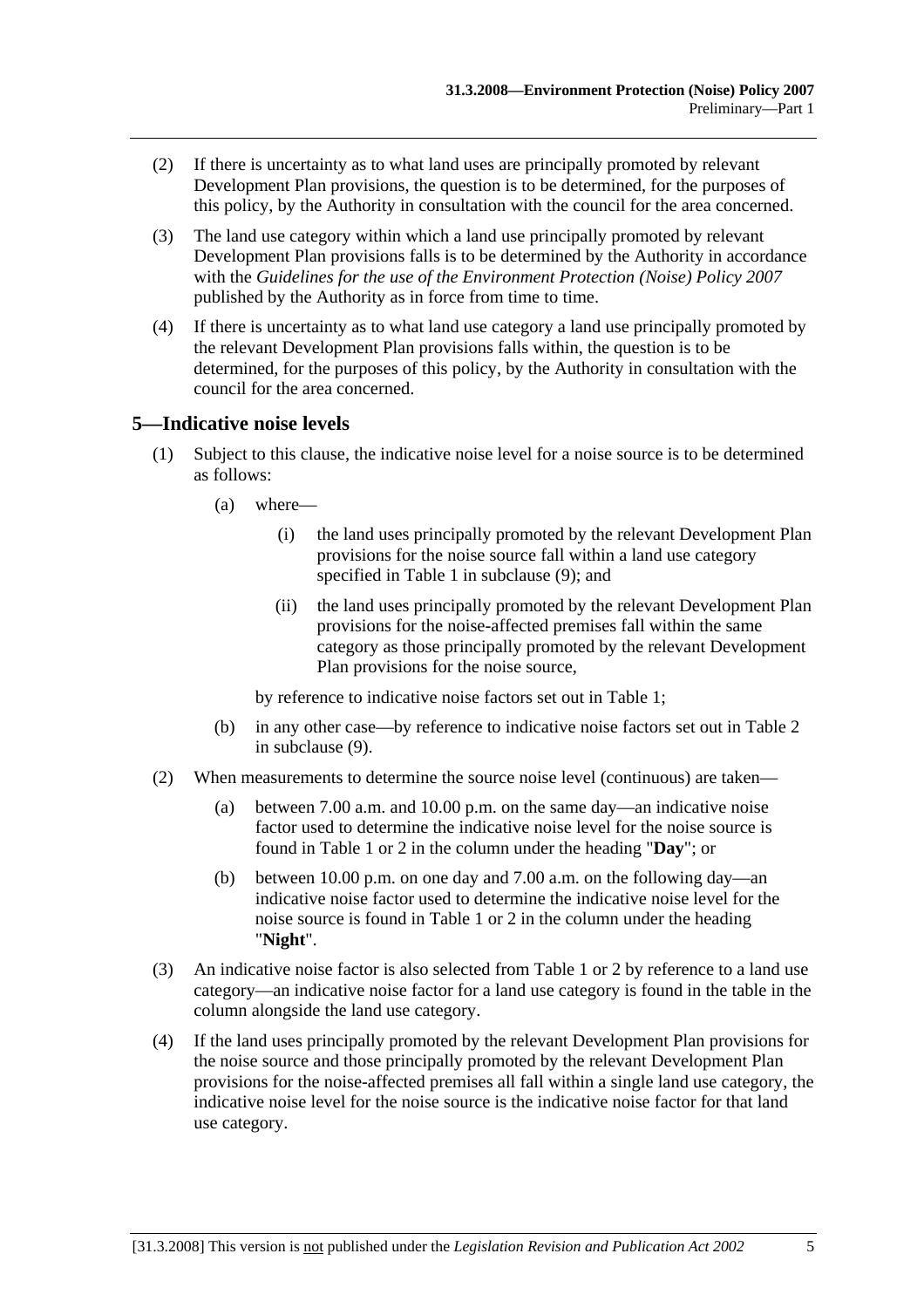- (5) Subject to subclause (6), if the land uses principally promoted by the relevant Development Plan provisions for the noise source and those principally promoted by the relevant Development Plan provisions for the noise-affected premises do not all fall within a single land use category, the indicative noise level is the average of the indicative noise factors for the land use categories within which those land uses fall.
- (6) Subclause (5) does not apply if the locality in which the noise source is situated is separated from the locality in which the noise-affected premises are situated by another locality that is (on an imaginary straight line joining the noise source and the noise-affected premises) at least 100 metres wide, but instead subclause (4) applies as if the land uses principally promoted by the relevant Development Plan provisions for the noise source were the same as those principally promoted by the relevant Development Plan provisions for the noise-affected premises.
- (7) A figure resulting from the calculation of an average under subclause (5) must, if it contains a fraction, be rounded to the nearest whole number.
- (8) Despite the other provisions of this clause, if the measurement place is within a habitable room but cannot be located at an open window, the indicative noise level for the noise source is—
	- (a) the satisfactory level set out in *Australian/New Zealand Standard AS/NZS 2107:2000—Acoustic Recommended Design Sound Levels and Reverberation Times for Building Interiors*, determined by the Authority to be the relevant level; or
	- (b)  $20 \text{ dB}(A)$  less than the indicative noise level that would, but for this subclause, apply,

whichever is the greater.

(9) **Tables**

**Table 1 (subclause (1)(a))** 

| Indicative noise factor $(dB(A))$ |       |
|-----------------------------------|-------|
| Day                               | Night |
| 65                                | 65    |
| 70                                | 70    |
|                                   |       |

**Table 2 (subclause (1)(b))** 

#### Land use category **Indicative noise factor (dB(A))**

|                       | Day | <b>Night</b> |
|-----------------------|-----|--------------|
| <b>Rural Living</b>   | 47  | 40           |
| Residential           | 52  | 45           |
| <b>Rural Industry</b> | 57  | 50           |
| Light Industry        | 57  | 50           |
| Commercial            | 62  | 55           |
| General Industry      | 65  | 55           |
| Special Industry      | 70  | 60           |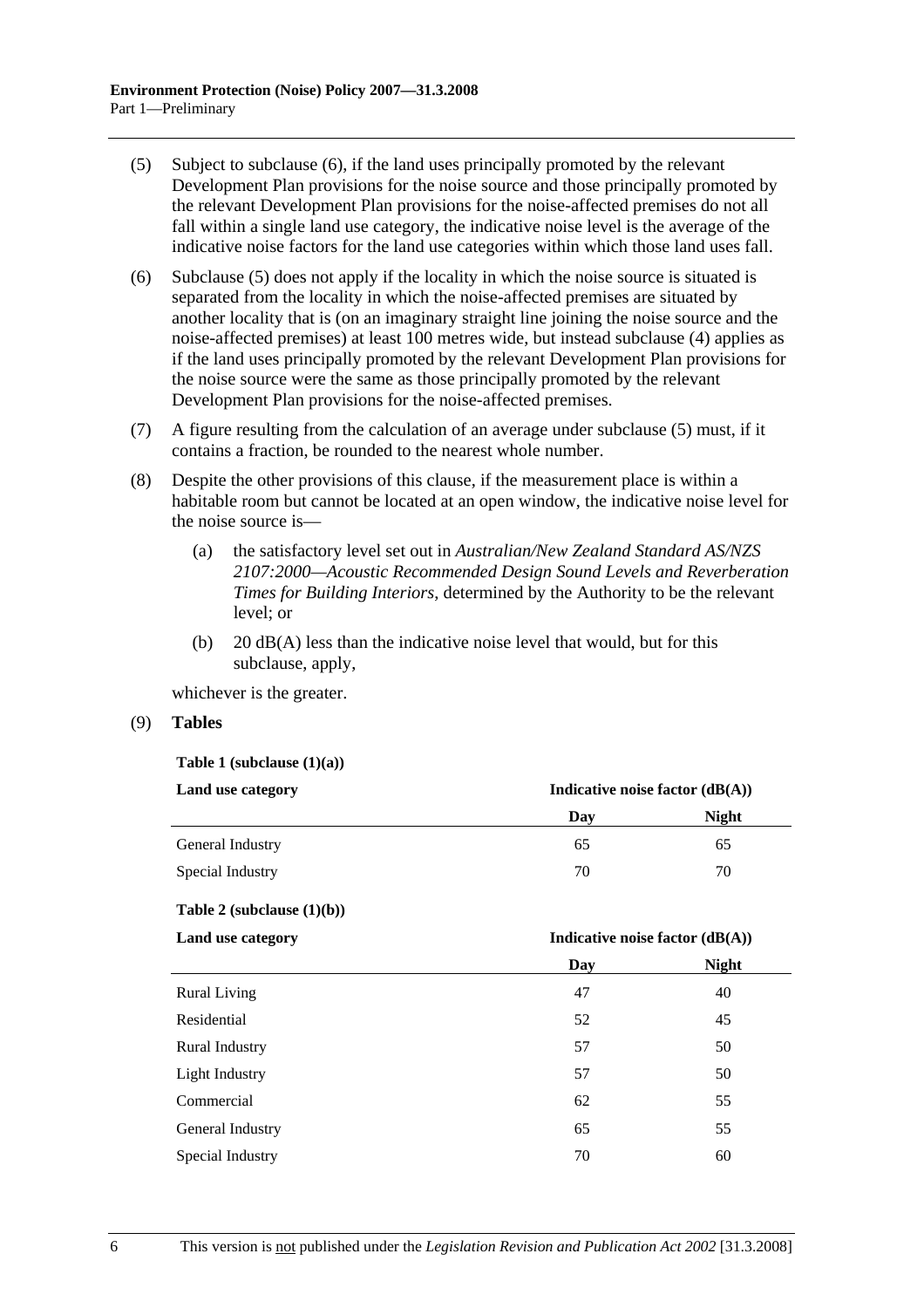### **6—Application of policy**

Except insofar as it forms part of ambient noise, this policy does not apply to—

- (a) a noise of a class set out in Schedule 1; or
- (b) a noise if an environmental authorisation, environment protection order, or exemption, relating to the noise, applied to the noise immediately before the commencement of this policy and continues to apply to the noise.

#### **7—Revocation of other policies**

The following environment protection policies are revoked:

- (a) *Environment Protection (Machine Noise) Policy 1994* (see *Gazette 27.10.1994 p1376*);
- (b) *Environment Protection (Industrial Noise) Policy 1994* (see *Gazette 27.10.1994 p1366*), as amended.

### **8—Amendment of policy without following normal procedure (section 32)**

- (1) The following provisions of this policy may be amended by the Minister, by notice in the Gazette, under section  $32(1)(c)$  of the Act:
	- (a) clause 3;
	- (b) Part 3;
	- (c) Part 6;
	- (d) Part 7;
	- (e) Schedule 1.
- (2) The kinds of changes that may be made to a provision by amendment under subclause (1) are as follows:
	- (a) the provision may be substituted wholly or in part;
	- (b) material may be varied or struck out from the provision;
	- (c) material may be inserted into the provision.
- (3) The Authority will not make a recommendation to the Minister for amendment of a provision under subclause (1) unless it has—
	- (a) developed a written proposal for the amendment, clearly setting out the purpose and likely impact of and reasons for the proposed amendment; and
	- (b) consulted with relevant organisations and industries and the community likely to be affected by the proposed amendment; and
	- (c) given consideration to and informed the Minister of the views expressed by those consulted.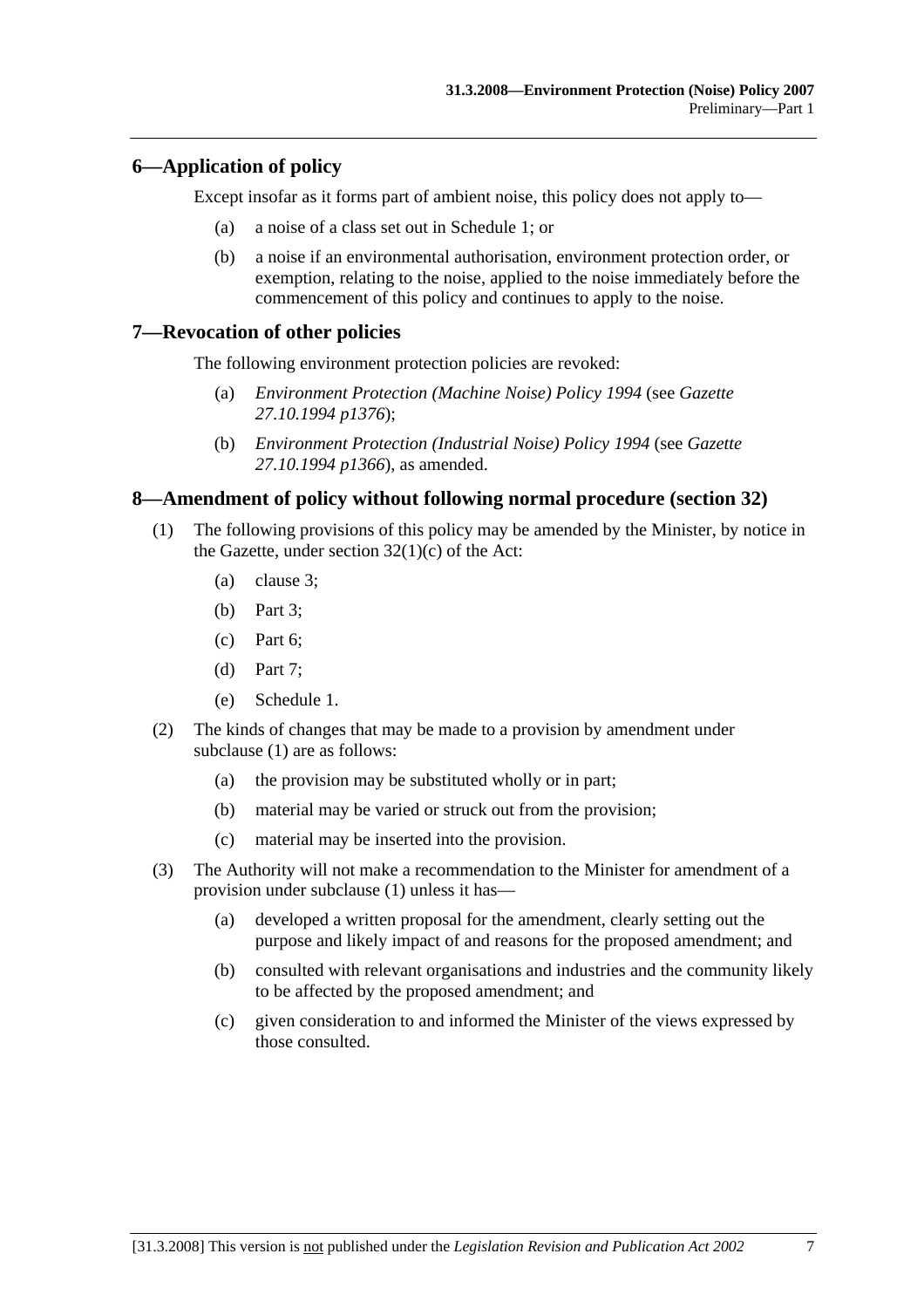# **Part 2—Objects of policy**

### **9—Objects of policy**

This policy has the following objects:

- (a) to set out procedures for measuring noise to determine compliance with the Act and this policy (see Part 3);
- (b) to fix noise goals for most noise sources compliance with which will satisfy the general environmental duty under section 25 of the Act in relation to noise from those noise sources (see Part 4);

**Note—** 

Clause 6 excludes certain noise from the application of this policy.

Part 4 does not apply to noises of the kinds to which Part 6 and Part 7 apply.

- (c) to set out criteria for determining what requirements (if any) the Authority or another administering agency will impose to deal with noise sources not complying with applicable noise goals under this policy (see Part 4);
- (d) to provide the basis for a consistent approach to issues relating to noise in the determination of applications for development authorisation under the *Development Act 1993* (see Part 5);
- (e) to make special provision for certain kinds of noises (see Part 6);
- (f) to apply guidelines or other guidance documents to certain kinds of noises (see Part 7).

# **Part 3—Measurement procedure**

### **10—Application of Part**

Except as otherwise specified, this Part does not apply to noise to which guidelines under Part 7 apply.

### **11—Instrumentation**

- (1) The measurement of noise for the purposes of this policy must be taken by a sound level meter that complies with *Australian Standard AS 1259-1990 Acoustics—Sound Level Meters* and has been tested in the previous 24 months by a National Association of Testing Authorities of Australia registered laboratory and certified by the laboratory to be accurate within relevant tolerances allowed for a Type 0, 1 or 2 sound level meter in *Australian Standard AS 1259-1990* or *International Electro-technical Commission Standards IEC 651-1979* and *IEC 804-1985*.
- (2) Other equipment may be used in conjunction with a sound level meter when taking a noise measurement provided that the overall accuracy of the measurement, as certified by a National Association of Testing Authorities of Australia registered laboratory in the previous 24 months, is no less than that acceptable for a Type 2 sound level meter.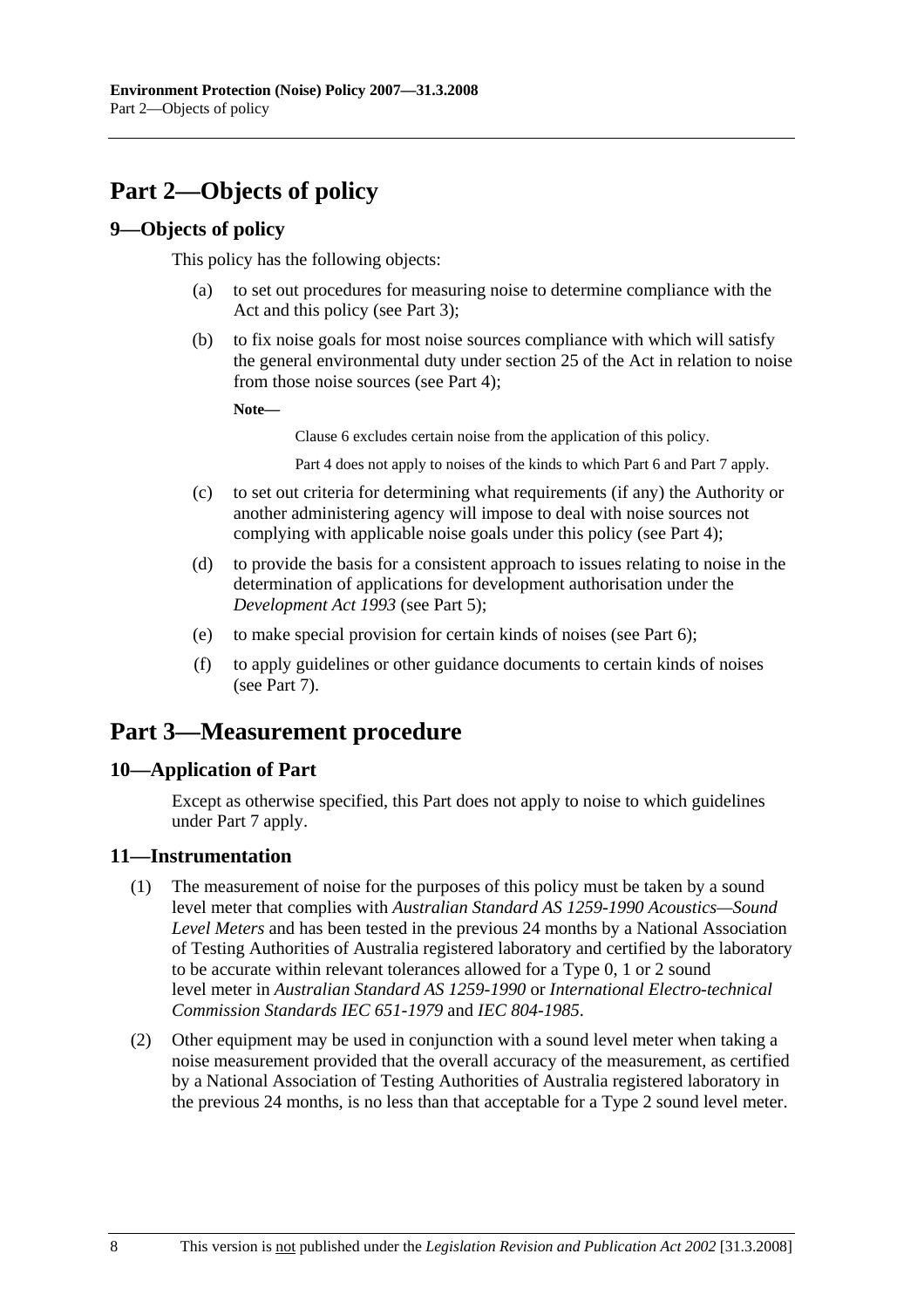(3) For each series of noise measurements taken, a calibrated reference sound source accurate within plus or minus 1 dB(A) must be used to check the performance of the sound level meter and other equipment used in the measurement, before and after that measurement.

### **12—Noise-affected premises and measurement place**

- (1) For the purposes of this policy, measurements to determine the compliance with this policy of noise from a noise source are to be taken in relation to premises at which the noise is audible (*noise-affected premises*) that—
	- (a) are in separate occupation from the noise source and used for residential or business purposes; or
	- (b) constitute a quiet ambient environment set aside as a park or reserve or for public recreation or enjoyment.
- (2) The measurement of a source noise level (continuous) and, subject to clause 15, an ambient noise level (continuous) or background noise level must be taken at a place, determined in accordance with subclauses (3), (4) and (5), at the noise-affected premises that is within or near, and at the same approximate elevation as, an area frequented by persons residing, working or sleeping at the premises, or, in the case of land set aside as a park or reserve or for public recreation or enjoyment, by members of the public.
- (3) Unless the Authority or another administering agency determines that it is not practicable or relevant to do so, the measurement place must be located outside any buildings.
- (4) If the Authority or another administering agency determines that it is not practicable or relevant to locate the measurement place outside any buildings—
	- (a) the measurement place must be at a window of a habitable room; and
	- (b) the window must be opened as wide as possible.
- (5) If the measurement place cannot be located at an open window of a habitable room, the measurement place must be within such a room.
- (6) Subclauses (3), (4) and (5) do not apply to measurements for the purposes of Part 6 Division 5.

### **13—General procedures**

The following procedures must be adopted when measuring a source noise level (continuous), ambient noise level (continuous) or background noise level:

- (a) if the measurement is taken outside—
	- (i) the microphone of the sound level meter must be at a height of 1.2 to 1.5 metres above any horizontal acoustically reflecting surface, and, if it is practicable and relevant, at a distance of at least 3.5 metres from any vertical acoustically reflecting surface; and
	- (ii) the axis of maximum sensitivity of the microphone of the sound level meter must be directed towards the noise source; and
	- (iii) a wind shield approved by the sound level meter manufacturer must be used; and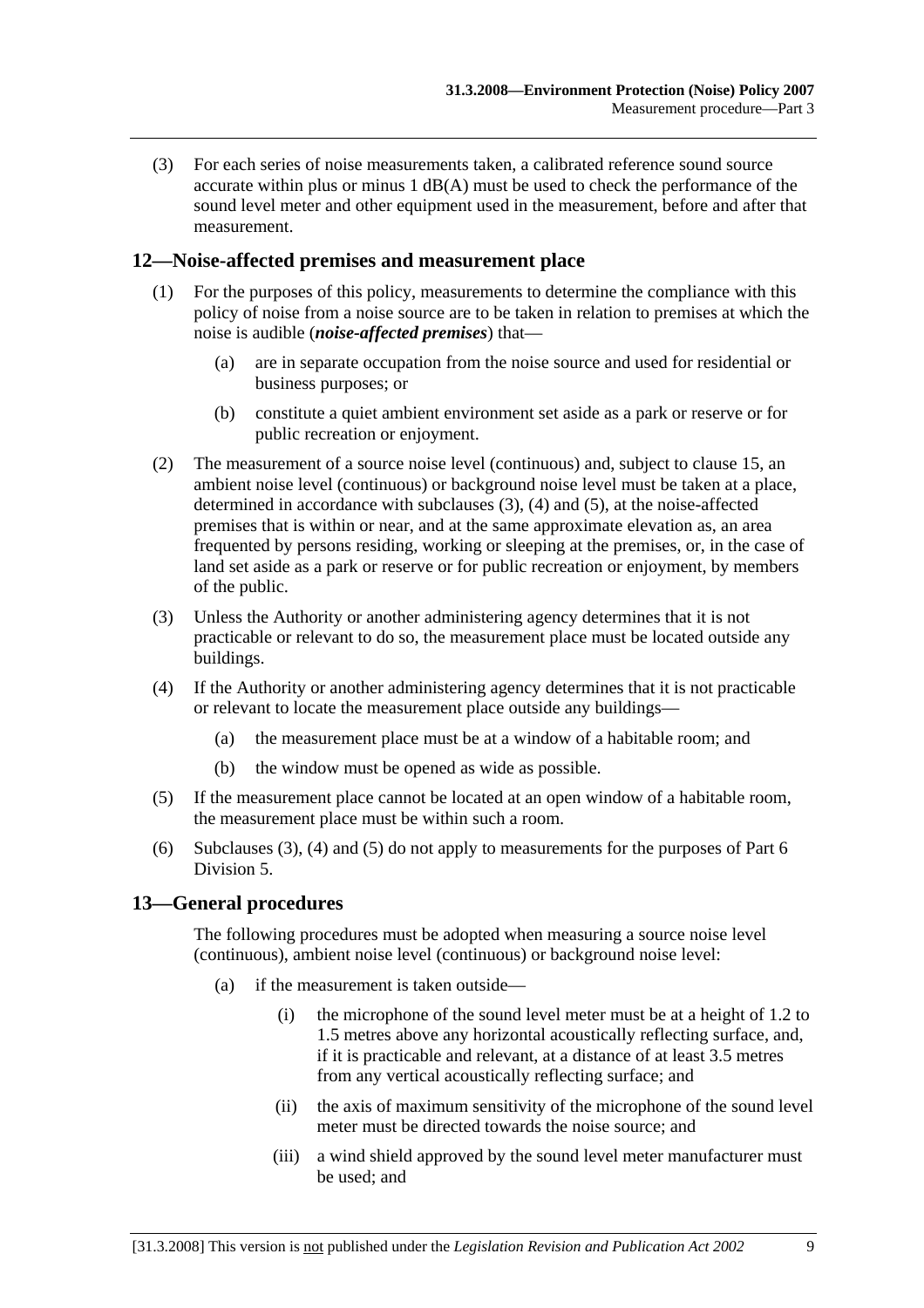- (iv) the wind velocity at the measurement place must not exceed 5 metres per second; and
- (v) care must be taken to avoid any effect on the measurement of extraneous noise, acoustic vibration or electrical interference; and
- (vi) steps must be taken, as determined by the Authority or another administering agency, to take account of any significantly varying meteorological patterns in the locality;
- (b) if the measurement is taken at an open window of a room—
	- (i) the microphone of the sound level meter must be in the middle of the plane of the open window; and
	- (ii) the axis of maximum sensitivity of the microphone of the sound level meter must be perpendicular to the plane of the window; and
	- (iii) a wind shield approved by the sound level meter manufacturer must be used; and
	- (iv) the wind velocity at the measurement place must not exceed 5 metres per second; and
	- (v) care must be taken to avoid any effect on the measurement of extraneous noise, acoustic vibration or electrical interference or noise generated within the premises in which the measurement is taken; and
	- (vi) steps must be taken, as determined by the Authority or another administering agency, to take account of any significantly varying meteorological patterns in the locality;
- (c) if the measurement is taken within a room or at any place determined by the Authority or another administering authority—
	- (i) the sound level meter must be held at a position that produces the highest noise level reading in the room or place when at least 1 metre from walls, at least 1.5 metres from windows, and at a height of 1.2 to 1.5 metres above floor level; and
	- (ii) a wind shield approved by the sound level meter manufacturer must be used; and
	- (iii) care must be taken to avoid any effect on the measurement of any extraneous noise, acoustic vibration or electrical interference or noise generated within the premises in which the measurement is taken; and
	- (iv) steps must be taken, as determined by the Authority or other administering agency, to take account of any significantly varying meteorological patterns in the locality.

#### **14—Source noise level procedures**

- (1) A measurement of a source noise level (continuous) made for the purposes of this policy—
	- (a) must be made using fast time weighting; and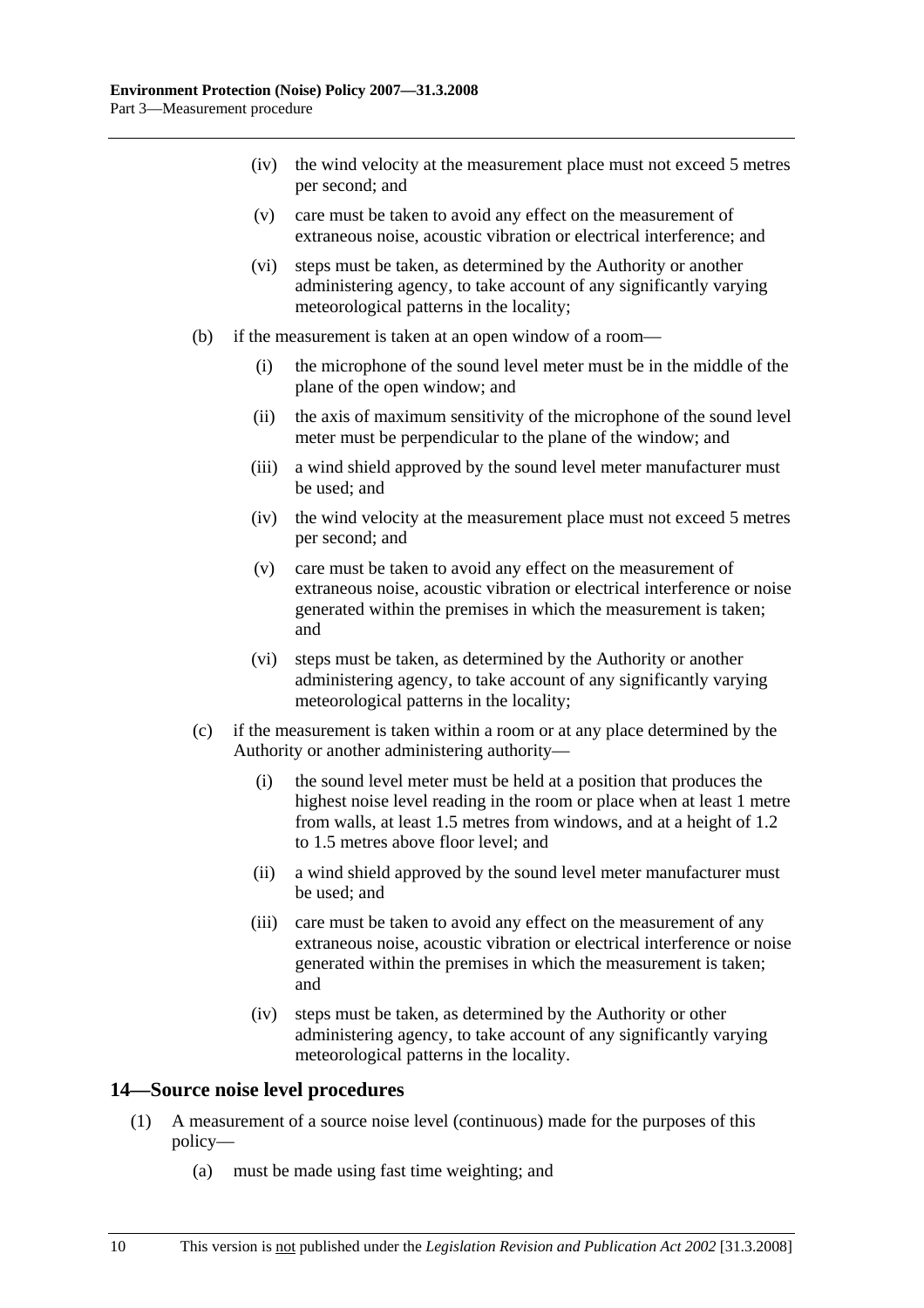- (b) must be made—
	- (i) over a period of 15 minutes; or
	- (ii) if the Authority or another administering agency has determined, in accordance with the *Guidelines for the use of the Environment Protection (Noise) Policy 2007* published by the Authority as in force from time to time, that a different period is more or equally representative of the impact of the noise from the noise source—over the period so determined by the Authority or other administering agency.
- (2) The source noise level (continuous) must be adjusted in a manner determined by the Authority to remove the influence of the ambient noise level (continuous).
- (3) If the noise from the noise source contains characteristics, the source noise level (continuous) must be further adjusted in the following way (except for the purposes of comparison with the background noise level plus  $5$  dB(A)):
	- (a) if the noise from the noise source contains 1 characteristic,  $5 \text{ dB}(A)$  must be added to the source noise level (continuous);
	- (b) if the noise from the noise source contains 2 characteristics,  $8 \text{ dB}(A)$  must be added to the source noise level (continuous);
	- (c) if the noise from the noise source contains  $3$  or  $4$  characteristics,  $10$  dB(A) must be added to the source noise level (continuous).
- (4) Subclause (3) does not apply to measurements for the purposes of Part 6 Division 5.

#### **15—Ambient and background noise level procedures**

- (1) A measurement of ambient noise level (continuous) or background noise level made for the purposes of this policy must be made—
	- (a) using fast time weighting; and
	- (b) over a period when the noise from the noise source is absent from the measurement place, being a period determined by the Authority or another administering agency to be adequately representative of the nature of the ambient noise.
- (2) If it is not reasonably practicable to measure the ambient noise level (continuous) or background noise level at the noise-affected premises because of difficulty in eliminating noise from the noise source or eliminating the effect of extraneous noise on the measurement, the measurement must be taken at a place determined by the Authority or another administering agency where—
	- (a) the noise from the noise source is absent; and
	- (b) extraneous noise does not affect the measurement; and
	- (c) the noise is determined by the Authority or other administering agency to adequately match the ambient noise at the noise-affected premises.

### **16—Rounding**

The final result of a measurement procedure under this Part must, if it contains a fraction, be rounded to the nearest whole number.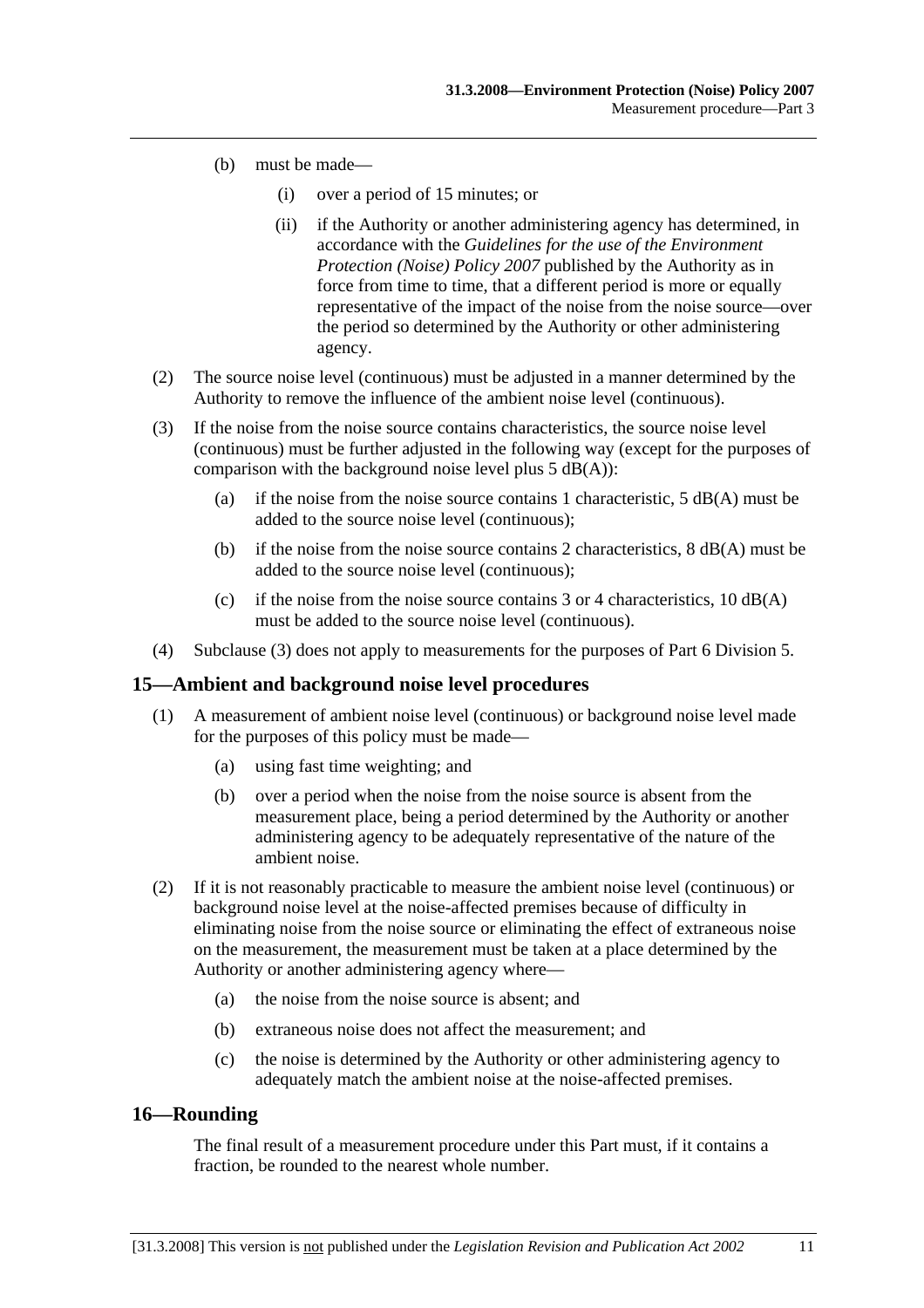# **Part 4—General noise control provisions**

### **17—Application of Part**

Except as otherwise specified, this Part does not apply to noise to which the provisions of Part 6, or guidelines under Part 7, apply.

#### **18—Compliance with noise goals satisfies general environmental duty**

- (1) The general environmental duty under section 25 of the Act is satisfied in relation to noise from a noise source, insofar as the noise affects particular noise-affected premises, if the noise complies with the noise goals.
- (2) The noise complies with the noise goals if measurements taken in relation to the noise source and the noise-affected premises show that—
	- (a) the source noise level (continuous) does not exceed the background noise level plus 5 dB(A); or
	- (b) the source noise level (continuous) does not exceed the indicative noise level for the noise source.

#### **19—Criteria for determining action to deal with non-complying noise**

If noise from a noise source does not comply with the noise goals, the Authority or another administering agency must, in determining whether it should require any action to be taken to reduce the noise and, if so, what action should be required and what period should be allowed for taking such action, have regard to the following matters:

- (a) the amount in  $dB(A)$  by which the source noise level (continuous) exceeds the relevant level and the frequency and duration of the noise level that give rise to that result;
- (b) any component of the ambient noise or extraneous noise that—
	- (i) has a noise level similar to or greater than the source noise level (continuous); and
	- (ii) has a similar noise character or similar regularity and duration to the noise from the noise source;
- (c) the times of occurrence of the noise from the noise source;
- (d) the number of persons adversely affected by the noise from the noise source and whether there is any special need for quiet at the noise-affected premises;
- (e) the land uses existing in the vicinity of the noise source when the kind of activity currently undertaken at the noise source was first undertaken there;
- (f) the kind of activity undertaken at the noise source and the other land uses existing in the vicinity of the noise-affected premises when the current occupancy of the noise-affected premises commenced;
- (g) whether Development Plan provisions applicable to the noise source have been introduced or changed since the kind of activity currently undertaken at the noise source was first undertaken there;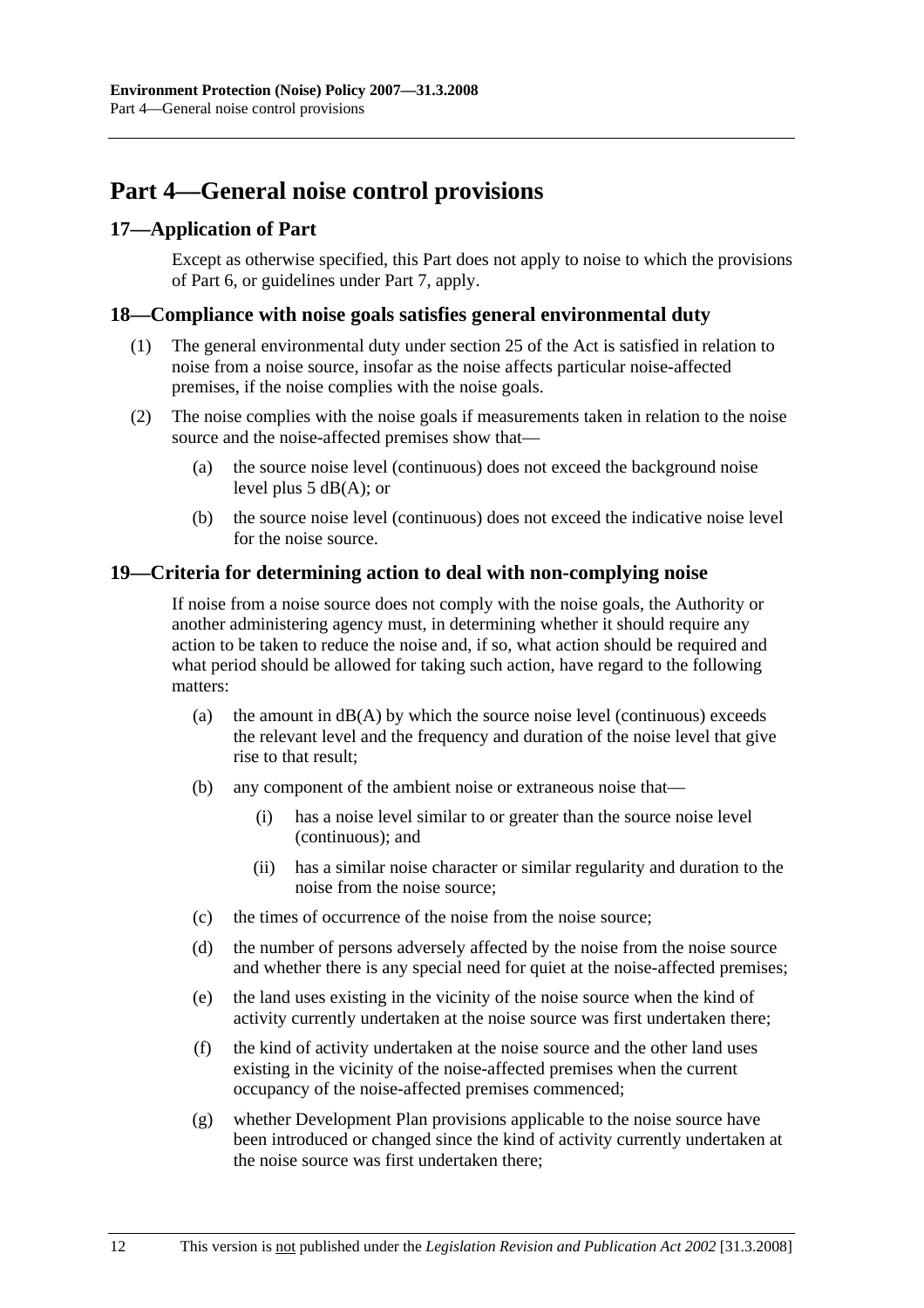- (h) whether Development Plan provisions applicable to the noise-affected premises have been introduced or changed since the current occupancy of the noise-affected premises commenced;
- (i) any other matter required to be taken into account under section 25 of the Act or determined to be relevant by the Authority or the other administering agency.

# **Part 5—Development authorisation applications**

### **20—Development authorisation applications**

- (1) This clause applies for the purpose of the determination by the Authority under Part 6 Division 7 of the Act of the Authority's response in relation to an application for development authorisation referred to it under the *Development Act 1993*.
- (2) For the purposes of this clause—
	- (a) the land to which the application for development authorisation relates is to be taken to be a *noise source* of the kind that would exist if the development proposed in the application had been undertaken and an activity of the kind proposed to be undertaken by the applicant were being undertaken there; and
	- (b) assuming that measurements were taken, in accordance with this policy, in relation to the noise source and existing or future premises (*noise-affected premises*) determined by the Authority to be premises that might be adversely affected by the noise from the noise source—
		- (i) a *predicted source noise level (continuous)* for the development is the noise level determined by the Authority to be the source noise level (continuous) for the noise source that would result from those measurements; and
		- (ii) a *predicted source noise level (maximum)* for the development is a noise level determined by the Authority to be the source noise level (maximum) that would be recorded during those measurements; and
	- (c) the *relevant indicative noise level* is the indicative noise level determined for the noise source in relation to the noise-affected premises.
- (3) A predicted source noise level (continuous) for the development should not exceed the relevant indicative noise level less 5 dB(A).
- (4) In addition, if the noise-affected premises are situated in a quiet locality—
	- (a) a predicted source noise level (continuous) for the development, as determined by the Authority for a period between 7.00 a.m. and 10.00 p.m. on the same day, should not exceed 52 dB(A); and
	- (b) a predicted noise level (continuous) for the development, as determined by the Authority for a period between 10.00 p.m. on one day and 7.00 a.m. on the following day, should not exceed  $45$  dB(A); and
	- (c) a predicted source noise level (maximum) for the development, as determined by the Authority for a time between 10.00 p.m. on one day and 7.00 a.m. on the following day, should not exceed 60  $dB(A)$ .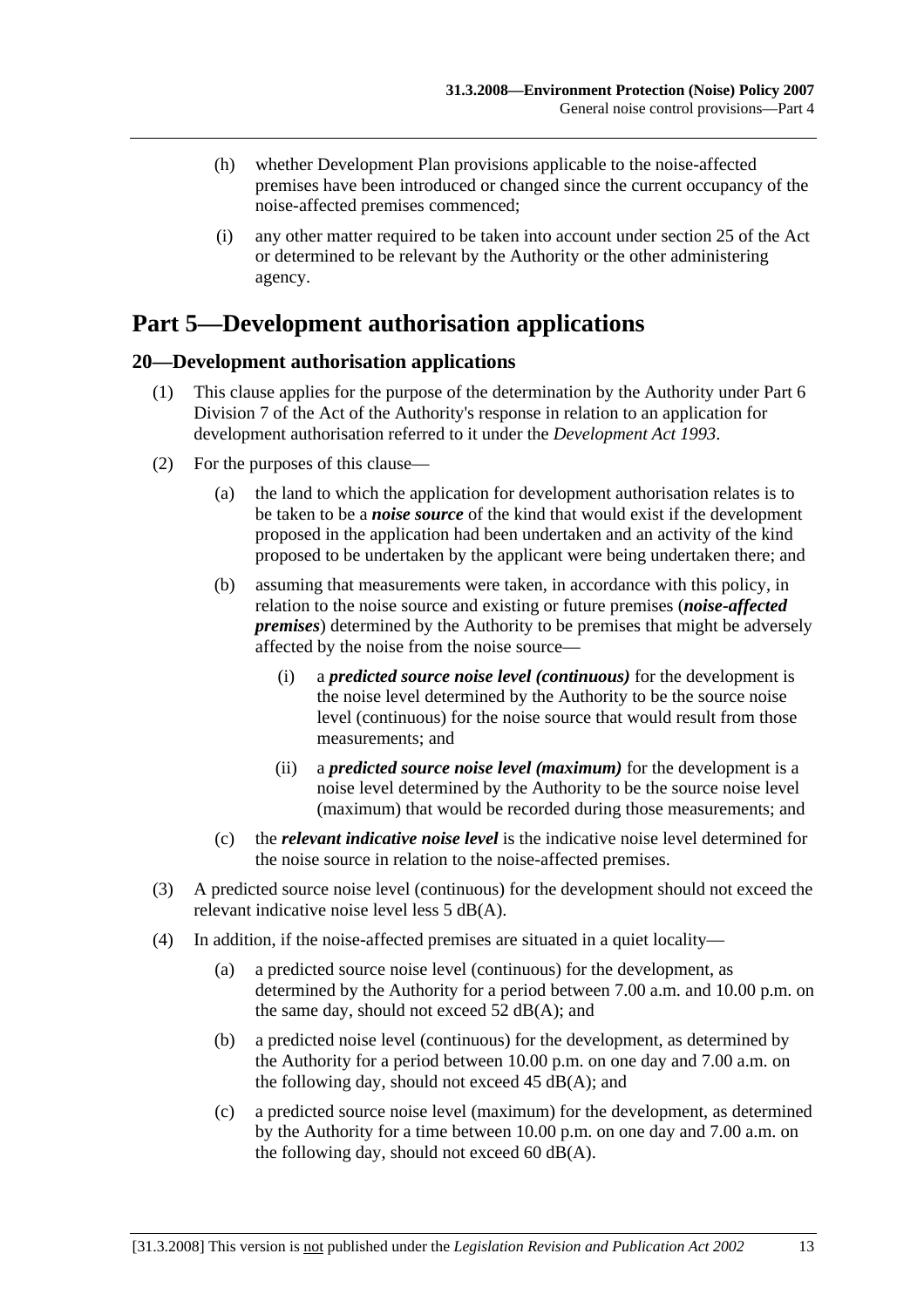- (5) Determinations to be made by the Authority for the purposes of subclauses (2) to (4) are, to the extent required by the Authority, to be made on the basis of documents and information (including calculations and technical details) provided by the applicant for development authorisation.
- (6) If a predicted source noise level (continuous) or predicted source noise level (maximum) for the development exceeds a relevant level prescribed in subclause (3) or (4), the Authority must have regard to the following matters in determining its response:
	- (a) the amount in  $dB(A)$  by which the predicted source noise level (continuous) or predicted source noise level (maximum) exceeds the relevant level and the likely frequency and duration of the noise levels that give rise to that result;
	- (b) any component of the ambient noise or extraneous noise that—
		- (i) has a noise level similar to or greater than the predicted source noise level (continuous) or predicted source noise level (maximum); and
		- (ii) has a similar noise character or similar regularity and duration to the noise from the noise source;
	- (c) the times of occurrence of the noise from the noise source;
	- (d) the number of persons likely to be adversely affected by the noise from the noise source and whether there is or is likely to be any special need for quiet at noise-affected premises;
	- (e) the land uses existing in the vicinity of the noise source;
	- (f) any other matter required to be taken into account under section 25 of the Act or determined to be relevant by the Authority.

# **Part 6—Special noise control provisions**

### **Division 1—Construction noise**

### **21—Interpretation**

(1) In this Division—

#### *construction activity* includes—

- (a) demolition work, site preparation work and building maintenance or repair work; and
- (b) the operation of vehicles within, or entering or leaving, a construction site; and
- (c) any activities, at or within the immediate vicinity of a construction site, of persons who perform work at the site, or work connected with work at the site;

*responsible person* for construction activity means each of the following:

 (a) if the activity is undertaken by or for the owner of the construction site, the owner;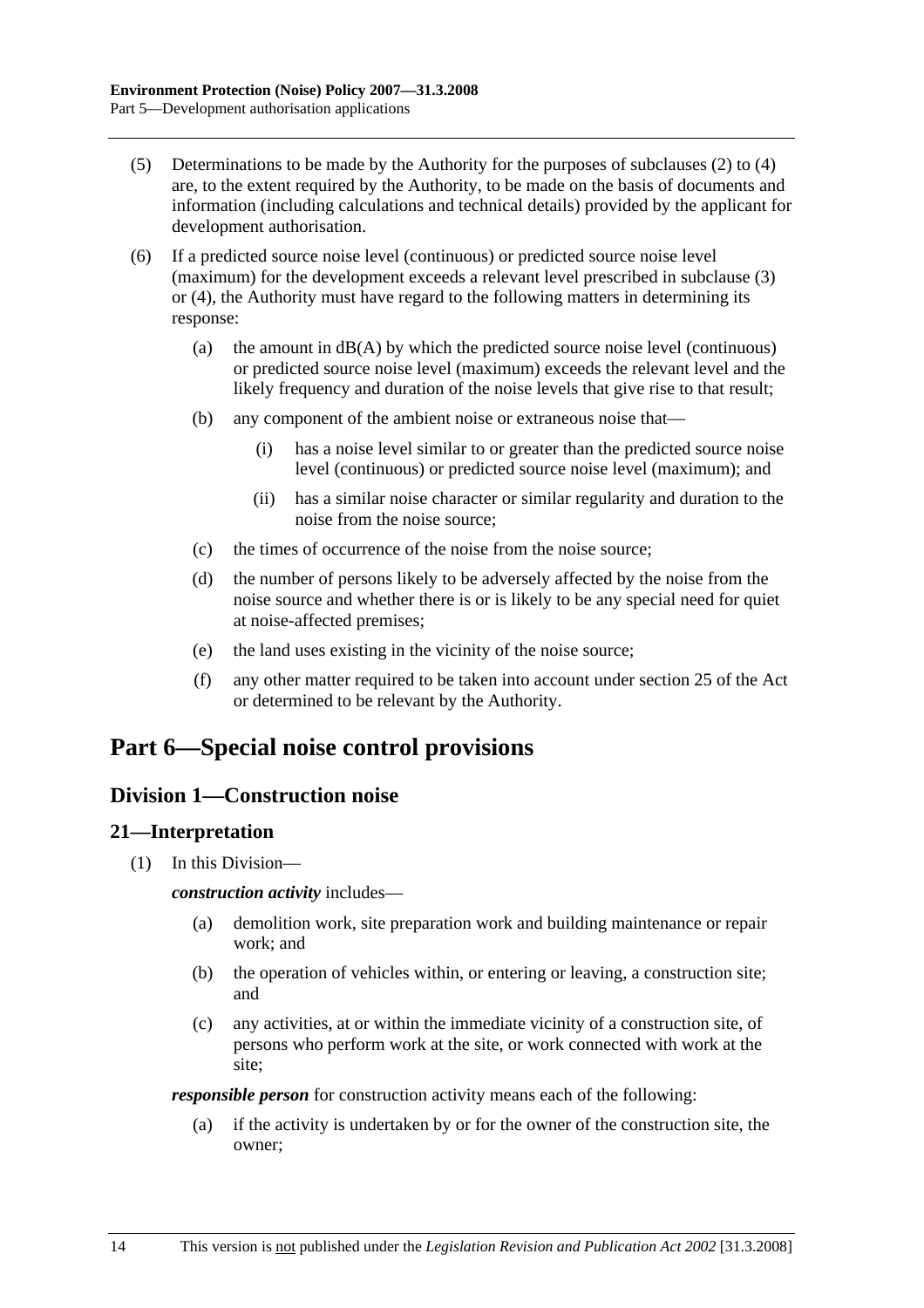- (b) if the activity is undertaken by or for the occupier of the construction site, the occupier;
- (c) if there is a contractor performing the work, the contractor;
- (d) if there is a head contractor for the work, the head contractor.
- (2) In this Division, a reference to the *noise source* is a reference to the premises or place at which the construction activity is being undertaken.

### **22—Application**

This Division does not apply to—

- (a) construction activity at or within the immediate vicinity of a site if development authorisation is not required under the *Development Act 1993* in respect of any of the activities undertaken at the site; or
- (b) construction activity related to roads, railways or other public infrastructure.

### **23—Construction activity**

- (1) The following provisions apply to construction activity resulting in noise with an adverse impact on amenity:
	- (a) subject to paragraph (b), the activity—
		- (i) must not occur on a Sunday or other public holiday; and
		- (ii) must not occur on any other day except between 7.00 a.m. and 7.00 p.m.;
	- (b) a particular operation may occur on a Sunday or other public holiday between 9.00 a.m. and 7.00 p.m., or may commence before 7.00 a.m. on any other day—
		- (i) to avoid an unreasonable interruption of vehicle or pedestrian traffic movement; or
		- (ii) if other grounds exist that the Authority or another administering agency determines to be sufficient;
	- (c) all reasonable and practicable measures must be taken to minimise noise resulting from the activity and to minimise its impact, including (without limitation)—
		- (i) commencing any particularly noisy part of the activity (such as masonry sawing or jack hammering) after 9.00 a.m.; and
		- (ii) locating noisy equipment (such as masonry saws or cement mixers) or processes so that their impact on neighbouring premises is minimised (whether by maximising the distance to the premises, using structures or elevations to create barriers or otherwise); and
		- (iii) shutting or throttling equipment down whenever it is not in actual use; and
		- (iv) ensuring that noise reduction devices such as mufflers are fitted and operating effectively; and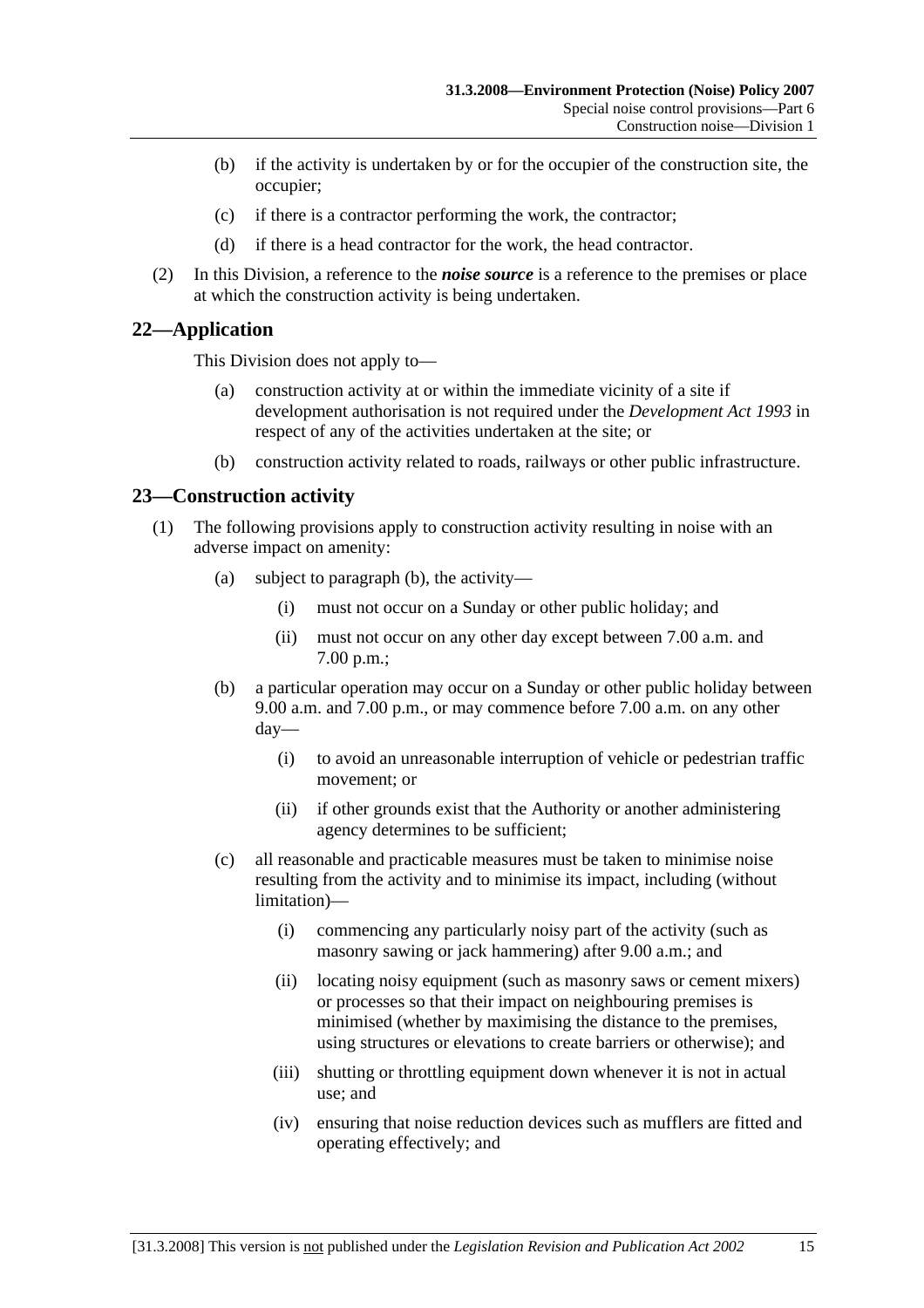- (v) ensuring that equipment is not operated if maintenance or repairs would eliminate or significantly reduce a characteristic of noise resulting from its operation that is audible at noise-affected premises; and
- (vi) operating equipment and handling materials so as to minimise impact noise; and
- (vii) using off-site or other alternative processes that eliminate or lessen resulting noise.
- (2) The responsible person for construction activity must ensure that if the construction activity results in noise with an adverse impact on amenity, the construction activity does not occur or commence except as permitted by subclause (1)(a) and (b).

Mandatory Provision: Category B offence.

- (3) For the purposes of this clause, construction activity results in noise with an adverse impact on amenity if measurements taken in relation to the noise source and noise-affected premises show—
	- (a) that the source noise level (continuous) exceeds  $45$  dB(A); or
	- (b) that the source noise level (maximum) exceeds  $60$  dB(A).
- (4) However—
	- (a) if measurements of ambient noise at the noise-affected premises show that the ambient noise level (continuous) exceeds  $45$  dB(A), the construction activity does not result in noise with an adverse impact on amenity unless the source noise level (continuous) exceeds the ambient noise level (continuous);
	- (b) if measurements of ambient noise at the noise-affected premises show that the ambient noise level (maximum) consistently exceeds 60 dB(A), the construction activity does not result in noise with an adverse impact on amenity unless the source noise level (maximum) exceeds the ambient noise level (maximum) or the frequency of the occurrence of the ambient noise level (maximum).

### **Division 2—Domestic noise**

### **24—Interpretation**

(1) In this Division—

*domestic activity* means an activity at domestic premises involving the use of machinery, tools or other equipment but does not include the use of a fixed domestic machine;

*fixed domestic machine* means a machine that is installed and operated in a fixed position at domestic premises.

 (2) In this Division, a reference to the *noise source* is a reference to the premises at which the fixed domestic machine is installed or, as the case requires, the domestic activity is being undertaken.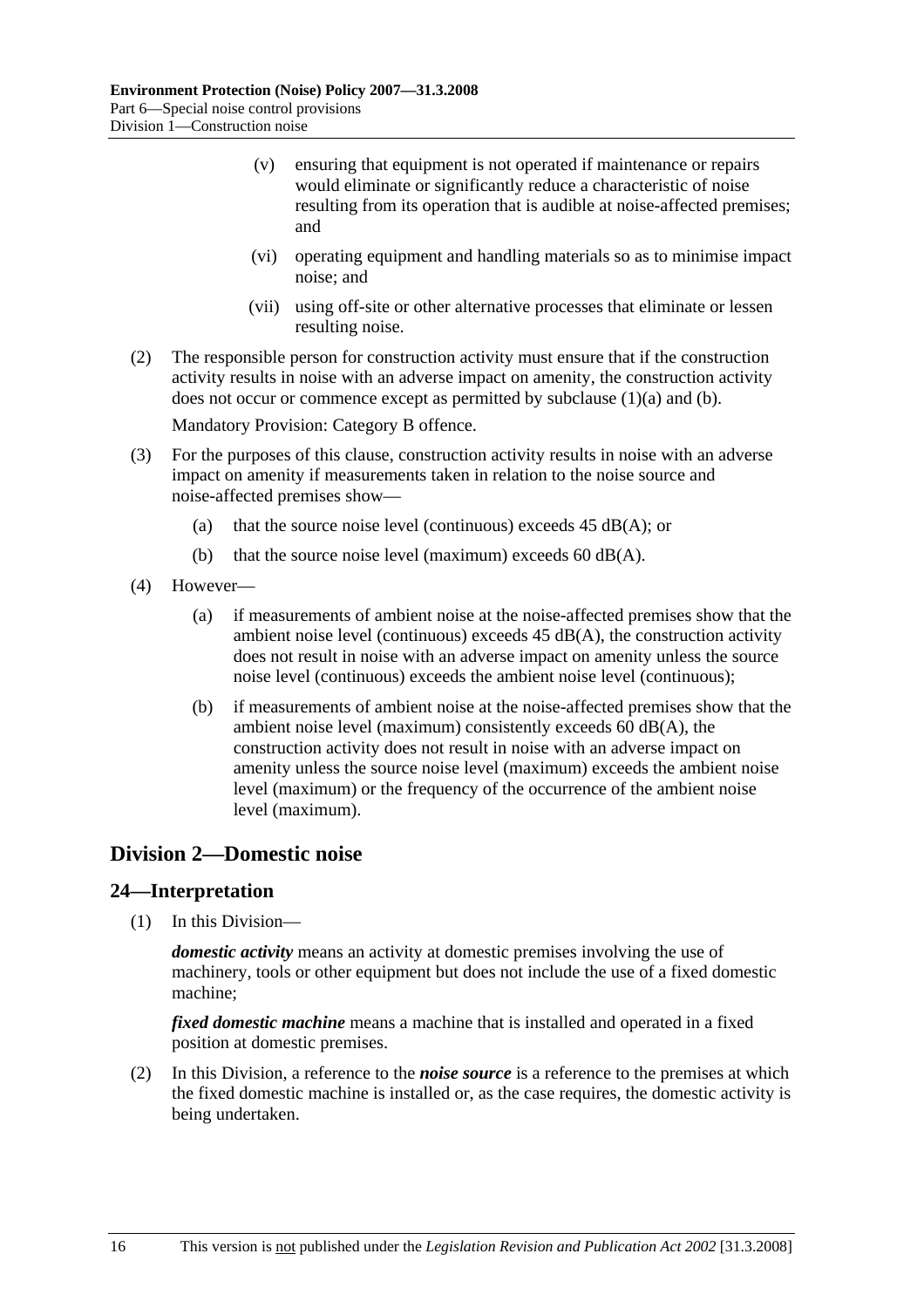### **25—Fixed domestic machine noise**

 (1) A person must not install a machine in a fixed position at domestic premises such that noise resulting from the operation of the machine has an adverse impact on amenity.

Mandatory Provision: Category B offence.

- (2) The owner of domestic premises and, if a different person is occupier of the domestic premises, the occupier must each ensure that a fixed domestic machine is not operated at the premises if—
	- (a) noise resulting from the operation of the machine has an adverse impact on amenity; or
	- (b) maintenance or repairs would eliminate or significantly reduce a characteristic of the noise resulting from its operation that is audible at any noise-affected premises.

Mandatory Provision: Category B offence.

- (3) An installer (being a contractor and not the owner or occupier of the domestic premises) is not guilty of an offence against subclause (1) unless it is proved that—
	- (a) at the time of taking measurements as referred to in subclause (5) or (6), the machine did not have a defect resulting in noise with a characteristic that was audible at the noise-affected premises; and
	- (b) the adverse impact on amenity was not the result of the removal of a barrier at the noise source after the time of installation of the machine.
- (4) It will be a defence to a charge of an offence against subclause (1) for an installer of the machine who is a contractor and not the owner or occupier of the domestic premises if the person proves that the person had, before installing the machine, been given written plans for the installation or construction by the owner or occupier of a barrier that would prevent any adverse impact on amenity resulting from the operation of the machine.
- (5) For the purposes of this clause, the operation of a fixed domestic machine results in noise with an adverse impact on amenity if—
	- (a) measurements taken in relation to the noise source and noise-affected premises when the machine is operated between 7.00 a.m. and 10.00 p.m. on the same day show that the source noise level (continuous) exceeds  $52 \text{ dB}(A)$ ; or
	- (b) measurements taken in relation to the noise source and noise-affected premises when the machine is operated between 10.00 p.m. on one day and 7.00 a.m. on the following day show that the source noise level (continuous) exceeds 45 dB(A).
- (6) However—
	- (a) if measurements of ambient noise at the noise-affected premises taken when the machine is operated between 7.00 a.m. and 10.00 p.m. on the same day show that the ambient noise level (continuous) exceeds 52 dB(A), the operation of the machine does not result in noise with an adverse impact on amenity unless the source noise level (continuous) exceeds the ambient noise level (continuous);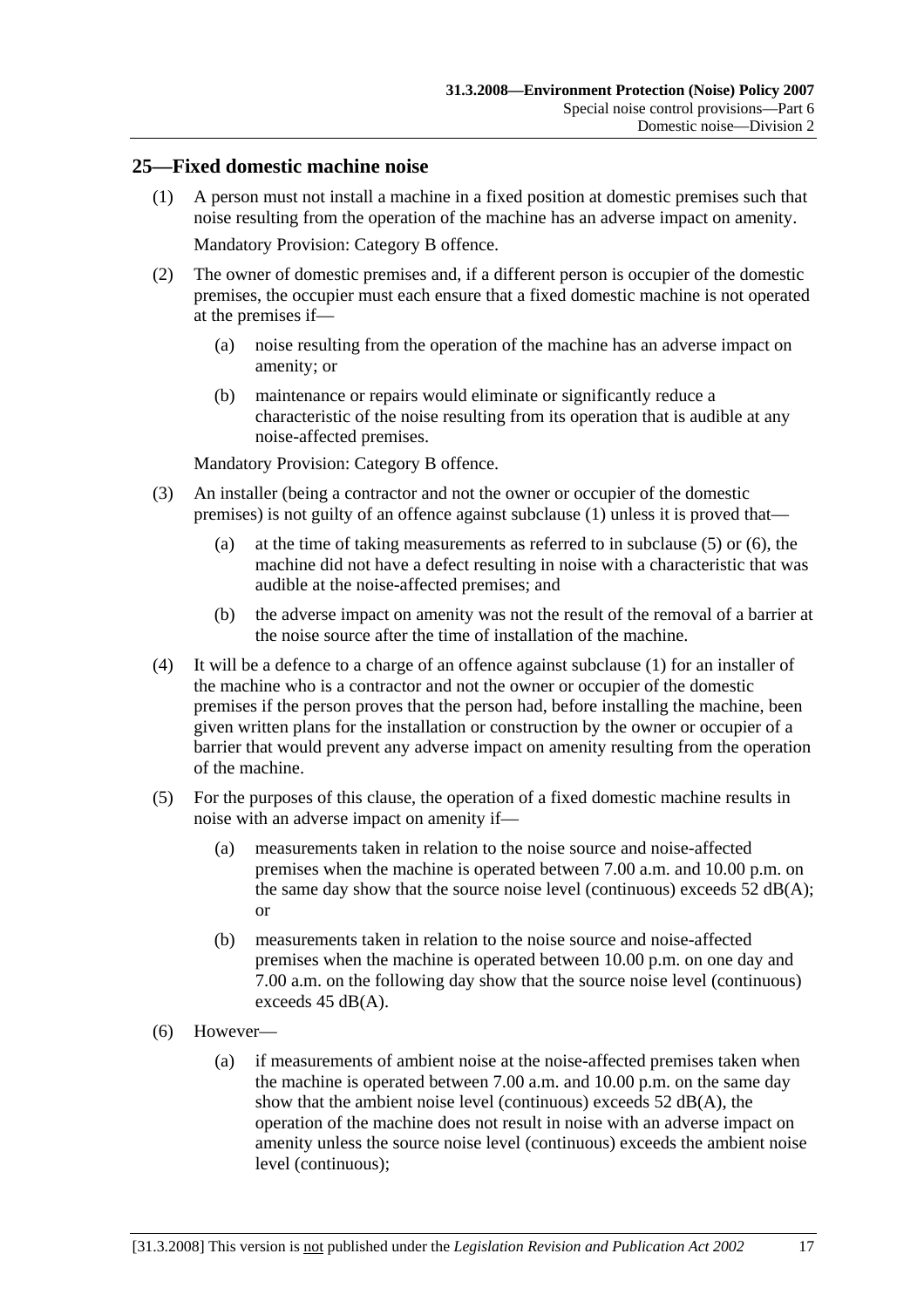- (b) if measurements of ambient noise at the noise-affected premises taken when the machine is operated between 10.00 p.m. on one day and 7.00 a.m. on the following day show that the ambient noise level (continuous) exceeds 45 dB(A), the operation of the machine does not result in noise with an adverse impact on amenity unless the source noise level (continuous) exceeds the ambient noise level (continuous).
- (7) If the machine is operated simultaneously with other fixed domestic machines at the same premises (whether on every occasion of its operation or some occasions only), measurements taken as referred to in subclause (5) or (6) for the purposes of subclause (2) must be taken in relation to the noise emitted when all the machines are in operation.

### **26—Noise from domestic activity**

- (1) The following provisions apply to domestic activity resulting in noise with an adverse impact on amenity:
	- (a) the activity must not be undertaken except—
		- (i) between 9.00 a.m. and 8.00 p.m. on a Sunday; or
		- (ii) between 8.00 a.m. and 8.00 p.m. on any other day;
	- (b) all reasonable and practicable measures must be taken to minimise noise resulting from the activity and to minimise its impact, including (without limitation)—
		- (i) commencing any particularly noisy part of the activity after 9.00 a.m.; and
		- (ii) locating noisy equipment or processes so that their impact on neighbouring premises is minimised (whether by maximising the distance to the premises, using structures or elevations to create barriers or otherwise); and
		- (iii) shutting or throttling equipment down whenever it is not in actual use; and
		- (iv) ensuring that noise reduction devices such as mufflers are fitted and operating effectively; and
		- (v) ensuring that equipment is not operated if maintenance or repairs would eliminate or significantly reduce a characteristic of noise resulting from its operation that is audible at noise-affected premises.
- (2) The occupier of domestic premises must ensure that if domestic activity at the premises results in noise with an adverse impact on amenity, the domestic activity is not undertaken except as permitted by subclause (1)(a).

Mandatory Provision: Category B offence.

- (3) For the purposes of this clause, domestic activity has an adverse impact on amenity if measurements taken in relation to the noise source and noise-affected premises show—
	- (a) that the source noise level (continuous) exceeds  $45$  dB(A); or
	- (b) that the source noise level (maximum) exceeds  $60$  dB(A).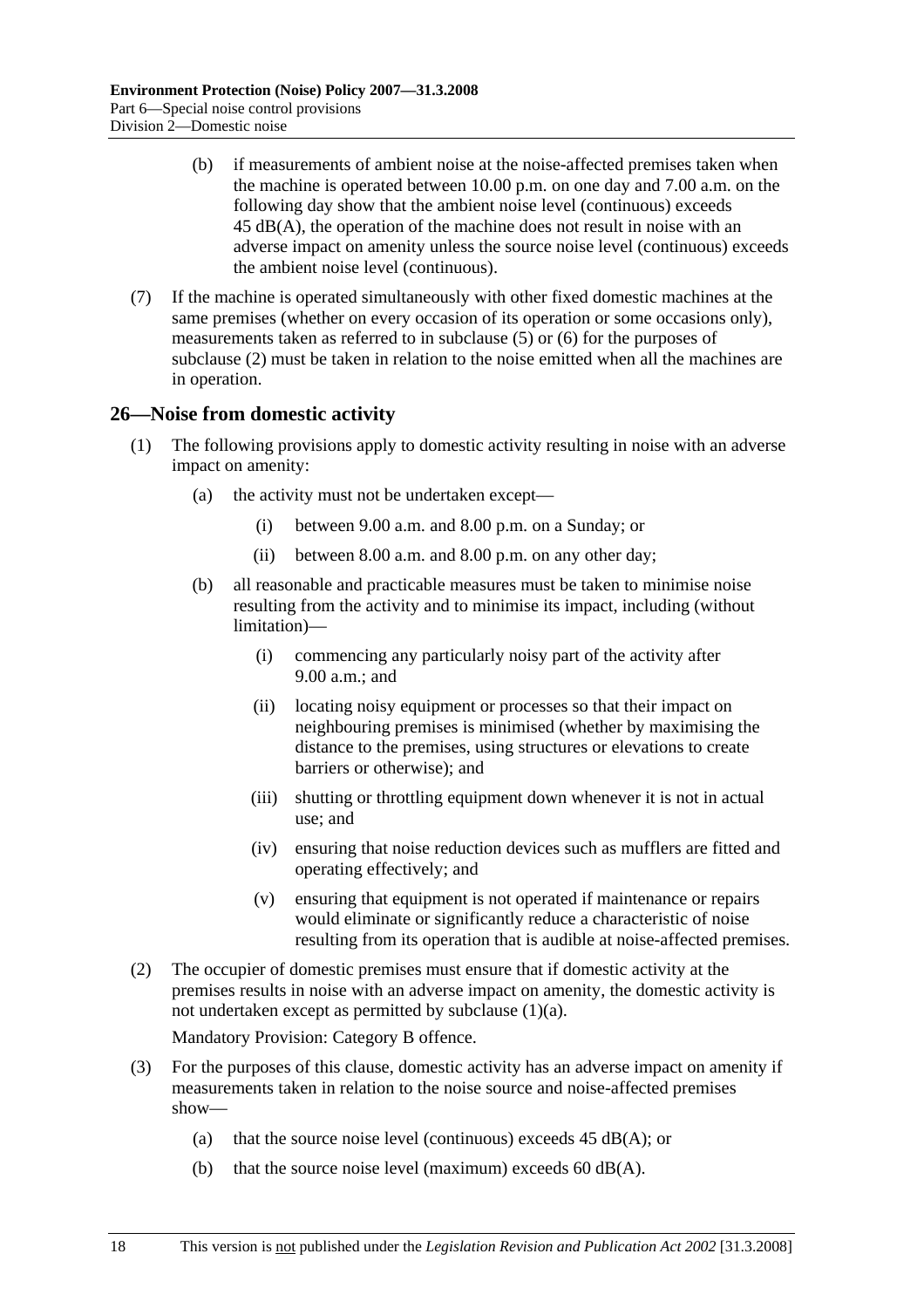- (4) However—
	- (a) if measurements of ambient noise at the noise-affected premises show that the ambient noise level (continuous) exceeds 45 dB(A), the domestic activity does not result in noise with an adverse impact on amenity unless the source noise level (continuous) exceeds the ambient noise level (continuous);
	- (b) if measurements of ambient noise at the noise-affected premises show that the ambient noise level (maximum) consistently exceeds 60 dB(A), the domestic activity does not result in noise with an adverse impact on amenity unless the source noise level (maximum) consistently exceeds the ambient noise level (maximum) or the frequency of the occurrence of the ambient noise level (maximum).
- (5) If the Authority or another administering agency determines that it is appropriate to do so because of the nature and duration of the noise resulting from the domestic activity, the Authority or other administering agency may, in addition, by an environment protection order, require that the source noise level (continuous), as measured during the hours referred to in subclause  $(1)(a)$ , not exceed 52 dB(A) or the ambient noise level (continuous), whichever is the greater.

## **Division 3—Rubbish collection, street sweeping machines etc**

### **27—Application**

- (1) This Division applies to the following activities:
	- (a) rubbish collection when part of an organised program of such activity undertaken by or on behalf of a council or business;
	- (b) the operation of sweeping machines, blowers or other similar machines when part of an organised program of such activity undertaken by or on behalf of a council or business;
	- (c) the operation of powered saws or mulching machines when part of a program of work related to public street trees.
- (2) In this Division, a reference to the *noise source* is a reference to the premises or place at which the activity to which this Division applies is being undertaken.

### **28—Rubbish collection, street sweeping machines etc**

- (1) The following provisions apply to an activity to which this Division applies when it results in noise with an adverse impact on amenity:
	- (a) subject to paragraph (b), the activity must not be undertaken except—
		- (i) between 9.00 a.m. and 7.00 p.m. on a Sunday or other public holiday;
		- (ii) between 7.00 a.m. and 7.00 p.m. on any other day;
	- (b) if the activity is to be undertaken on a public street, it may be commenced before 9.00 a.m. on a Sunday or public holiday, or before 7.00 a.m. on any other day—
		- (i) to avoid an unreasonable interruption of vehicle or pedestrian traffic movement; or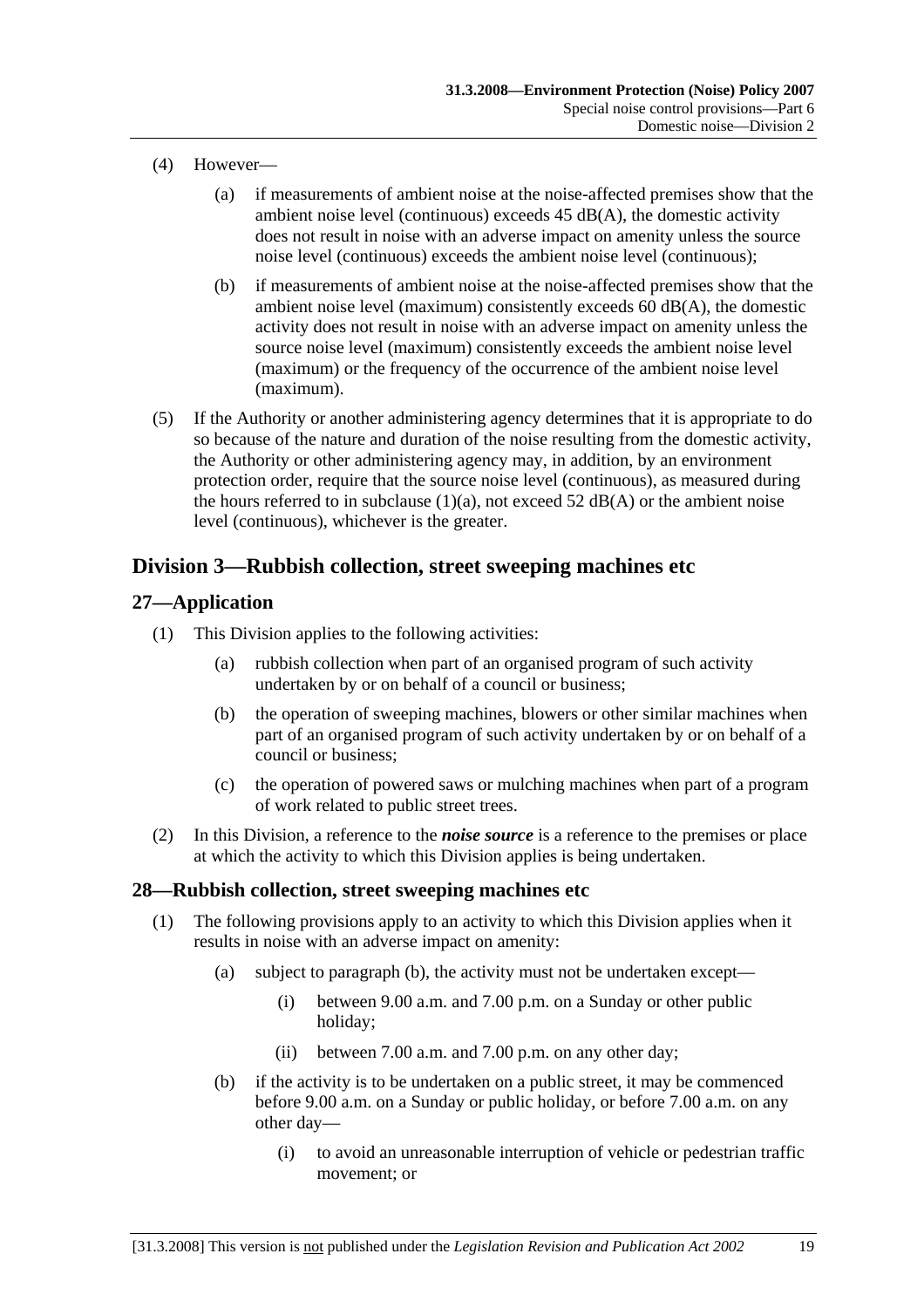- (ii) if other grounds exist that the Authority or another administering agency determines to be sufficient;
- (c) all reasonable and practicable measures must be taken to minimise noise resulting from the activity and to minimise its impact, including (without limitation)—
	- (i) commencing any particularly noisy part of the activity after 9.00 a.m.; and
	- (ii) locating noisy equipment or processes so that their impact is minimised (whether by maximising the distance to the premises, using structures or elevations to create barriers or otherwise); and
	- (iii) scheduling the various parts of the activity so that sites with higher impacts on noise sensitive premises are scheduled for times after 9.00 a.m.; and
	- (iv) shutting or throttling equipment down whenever it is not in actual use; and
	- (v) ensuring that noise reduction devices such as mufflers are fitted and operating effectively; and
	- (vi) ensuring that equipment is not operated if maintenance or repairs would eliminate or significantly reduce a characteristic of noise resulting from its operation that is audible at noise-affected premises.
- (2) If an activity to which this Division applies results in noise with an adverse impact on amenity, a person who causes the activity to be undertaken, and the contractor (if any) engaged to perform such work, must each ensure that the activity does not occur or commence except as permitted by subclause (1)(a) or (b).

Mandatory Provision: Category B offence.

- (3) For the purposes of this clause, an activity to which this Division applies results in noise with an adverse effect on amenity if measurements taken in relation to the noise source and noise-affected premises show that the source noise level (maximum) exceeds 60 dB(A).
- (4) However, if measurements of ambient noise at the noise-affected premises show that the ambient noise level (maximum) consistently exceeds  $60 \text{ dB}(A)$ , the activity does not result in noise with an adverse impact on amenity unless the source noise level (maximum) consistently exceeds the ambient noise level (maximum) or the frequency of the occurrence of the ambient noise level (maximum).

### **Division 4—Building intruder alarm systems**

### **29—Interpretation**

In this Division—

*building intruder alarm system* means an electronic alarm system fitted to a building other than a fire or smoke alarm system.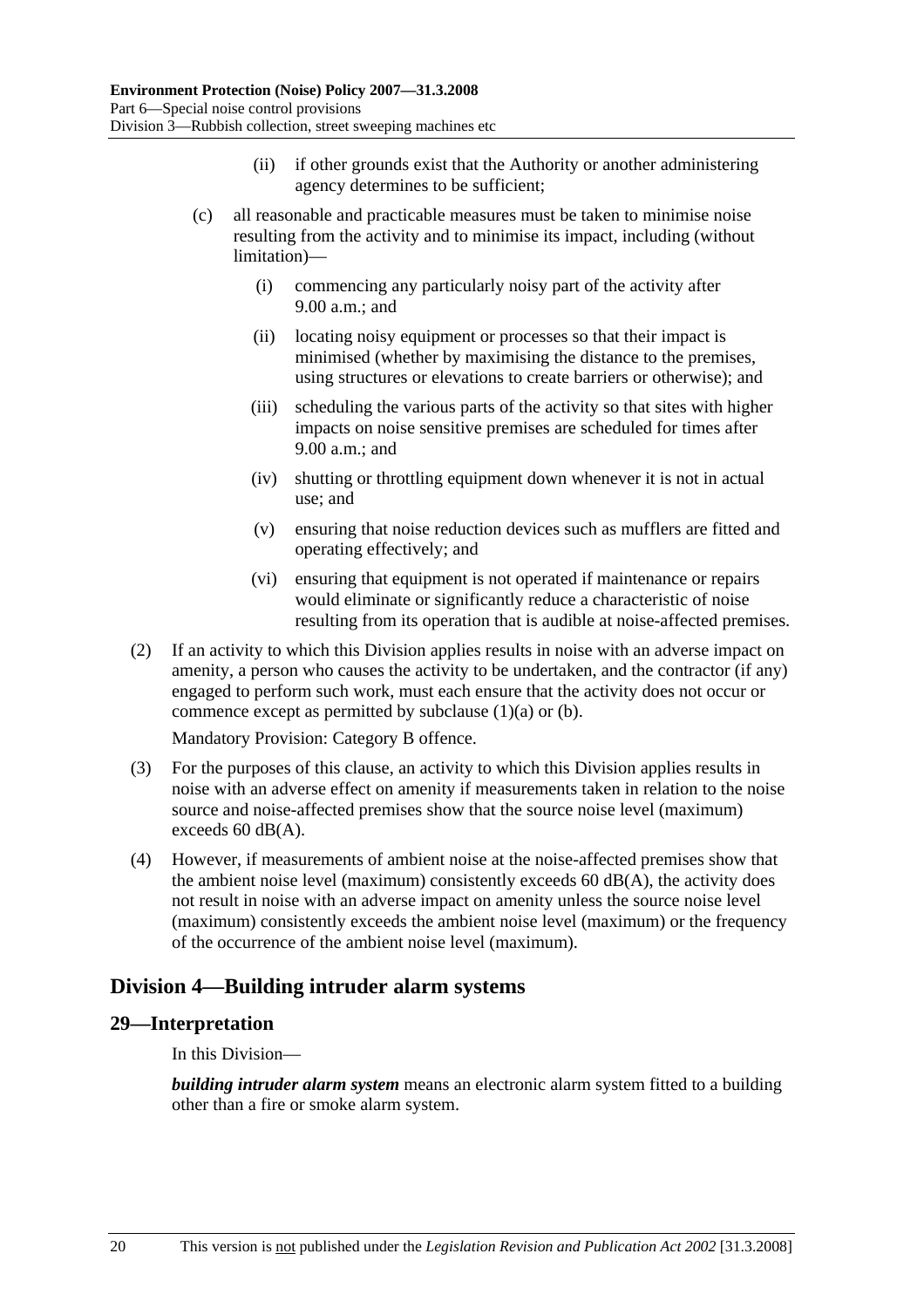### **30—Operation of building intruder alarm systems**

- (1) A building intruder alarm system must not be operated unless—
	- (a) it automatically ceases to sound (whether the sound was continuous or intermittent) within 5 minutes after initial activation by a detection device; and
	- (b) it cannot be reactivated by the same detection device except after the system has been re-set manually; and
	- (c) it is positioned in a way that minimises its impact on premises in separate occupation consistently with maintaining its effectiveness as an alarm system.
- (2) The owner of a building to which a building intruder alarm system is fitted and, if a different person is occupier of the building, the occupier must each ensure compliance with subclause (1) in relation to the operation of the system.

Mandatory Provision: Category B offence.

### **Division 5—Frost fans**

### **31—Interpretation**

In this Division—

*frost fan* means a device designed or adapted to combat frost by fanning warmer air over the frost-affected surfaces;

*operator* of a frost fan means the person responsible for the operation of the fan.

#### **32—Operation of frost fans**

- (1) The following provisions apply to the operation of a frost fan:
	- (a) the fan must not be of dimensions, or have an operating speed, greater than is reasonably required for its effective operation;
	- (b) the fan must not be operated except during a period when frost occurs or is reasonably likely to occur, or as necessary for maintenance work;
	- (c) maintenance work must not be carried out on the fan except between 7.00 a.m. and 10.00 p.m. on the same day;
	- (d) the fan must not be operated if measurements taken in relation to the noise source and noise-affected premises that are residential premises show that the source noise level (continuous) exceeds—
		- (i) the background noise level plus  $5$  dB(A); and
		- (ii) the relevant allowable noise level for the noise-affected premises set out in the table in subclause (6).
- (2) Measurements for the purposes of subclause (1)(d) must first be taken outside any buildings and, if the source noise level (continuous) exceeds the relevant levels prescribed in subclause (1)(d), that result must be ignored and measurements must then be taken in the noise-affected premises within the habitable room most affected by noise from the noise source and the windows of that room must be kept closed during the measurements.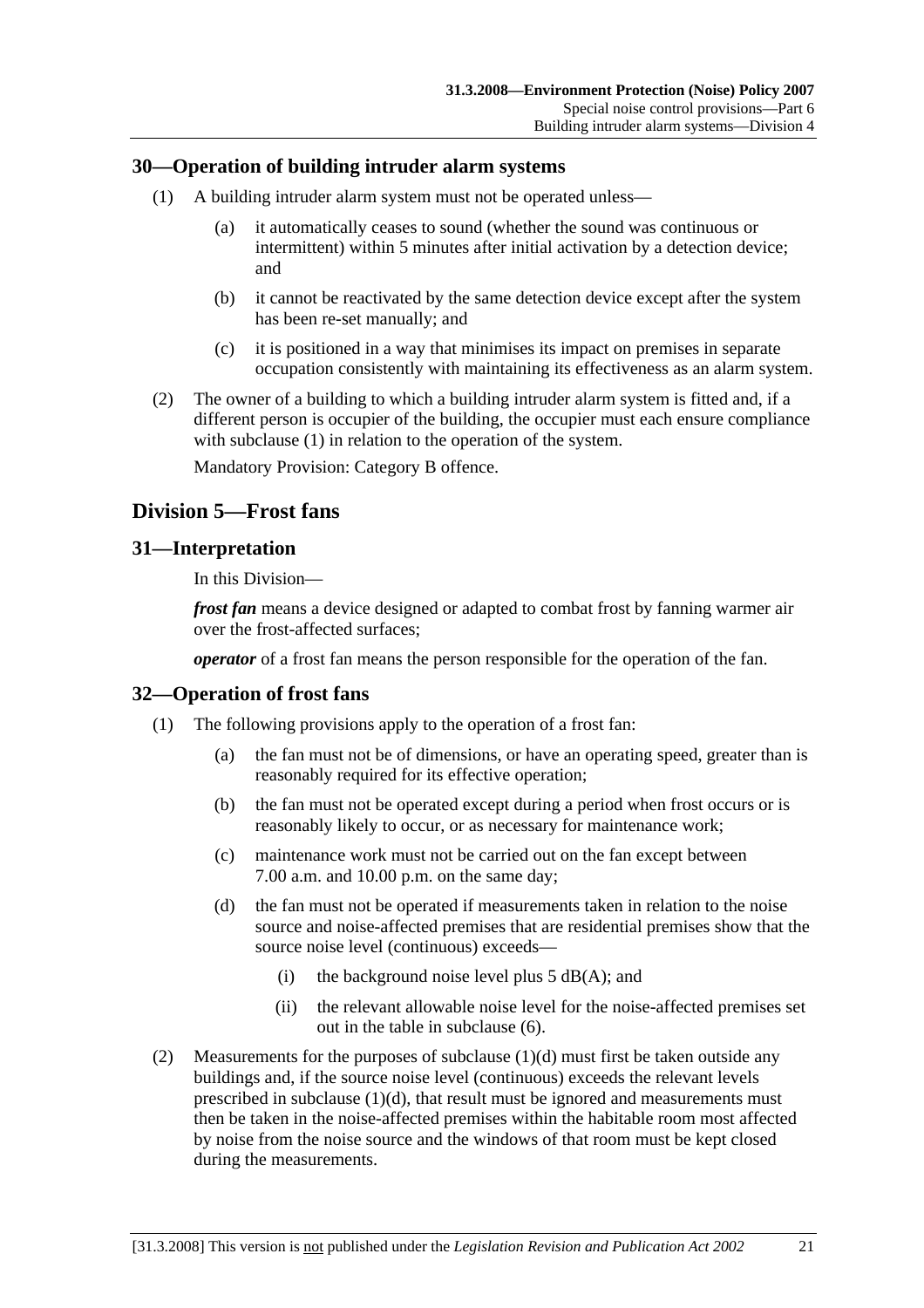- (3) If the fan is operated simultaneously with other frost fans at the same premises (whether on every occasion of its operation or some occasions only), measurements taken for the purposes of subclause  $(1)(d)$  must be taken in relation to the noise emitted when all the fans are in operation.
- (4) For the purposes of this clause, the *relevant allowable noise level* for noise-affected premises is selected from the table as follows:
	- (a) if the land uses principally promoted by the relevant Development Plan provisions for the noise-affected premises fall within either or both of the land use categories Residential or Rural Living, the relevant allowable noise level is found in the table in the column alongside those land use categories;
	- (b) in any other case, the relevant allowable noise level is found in the column alongside the land use categories Rural Industry or Light Industry.
- (5) The operator of a frost fan or an occupier of premises at which a frost fan is operated must ensure compliance with subclause (1) in relation to its operation.
- (6) **Table**

| Land use category                | Allowable noise level $(dB(A))$ |                                              |  |
|----------------------------------|---------------------------------|----------------------------------------------|--|
|                                  | <b>Measurements outside</b>     | <b>Measurements within</b><br>habitable room |  |
| Residential or Rural Living      | 45                              | 25                                           |  |
| Rural Industry or Light Industry | 55                              | 35                                           |  |

# **Part 7—Guidance documents**

### **33—Audible bird scaring devices**

- (1) If a person operates an audible bird scaring device, the *Audible Bird Scaring Devices Environmental Noise Guidelines 2007* prepared by the Authority apply.
- (2) In this clause—

*audible bird scaring device* means a device designed, adapted or used to scare birds by the emission of noise.

### **34—Wind farms**

- (1) If a person operates a wind farm, the *Wind Farms Environmental Noise Guidelines 2003* prepared by the Authority apply.
- (2) In this clause—

*wind farm* means a group of wind turbine generators.

#### **35—Issue of environment protection orders to give effect to guidelines**

The Authority or another administering agency may issue an environment protection order to a person who undertakes an activity referred to in this Part to give effect to the guidelines that apply to the activity under this Part.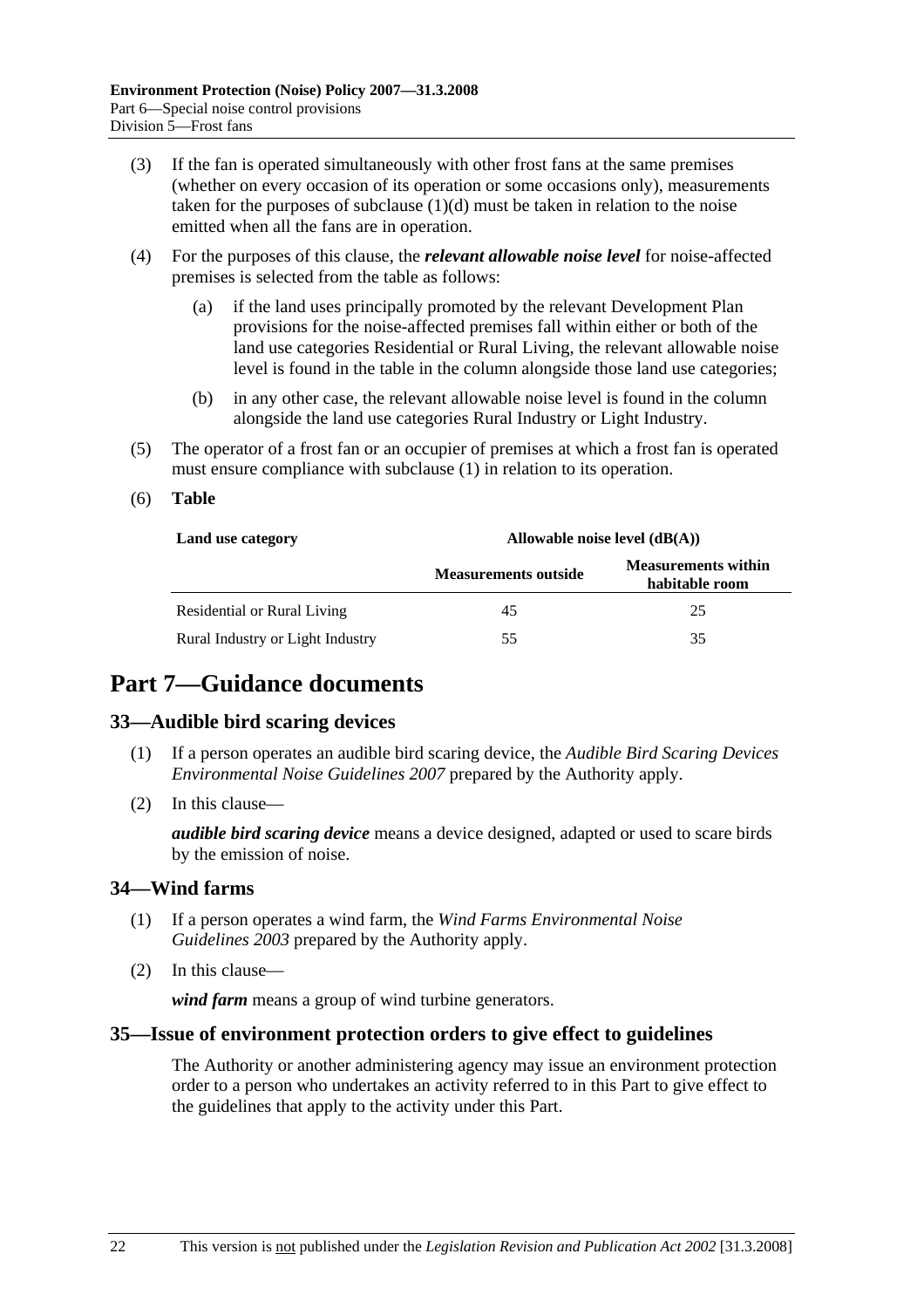# **Schedule 1—Noise excluded from policy (clause 6)**

- 1 Noise principally consisting of music or voices, or both, resulting from an activity at domestic premises.
- 2 Noise from a school, kindergarten, child care centre or place of worship.
- 3 Aircraft or railway noise.
- 4 Other vehicle noise except from vehicles operating within, or entering or leaving, business premises.
- 5 Noise that may be the subject of proceedings under—
	- (a) the *Liquor Licensing Act 1997*; or
	- (b) the *Community Titles Act 1996*; or
	- (c) the *Strata Titles Act 1988*; or
	- (d) the *Residential Tenancies Act 1995*.
- 6 Noise caused by dogs or other animals resulting from an activity at domestic premises.
- 7 Noise from any of the following as described in clause 8 of Schedule 1 of the Act:
	- (a) aerodromes;
	- (b) helicopter landing facilities;
	- (c) motor racing or testing venues;
	- (d) shooting ranges.
- 8 Noise from blasting operations carried out as part of a mining operation within the meaning of the *Mines and Works Inspection Act 1920* or *Mining Act 1971*.
- 9 Noise caused by emergency vehicle sirens.
- 10 Noise outside of the human audible range.